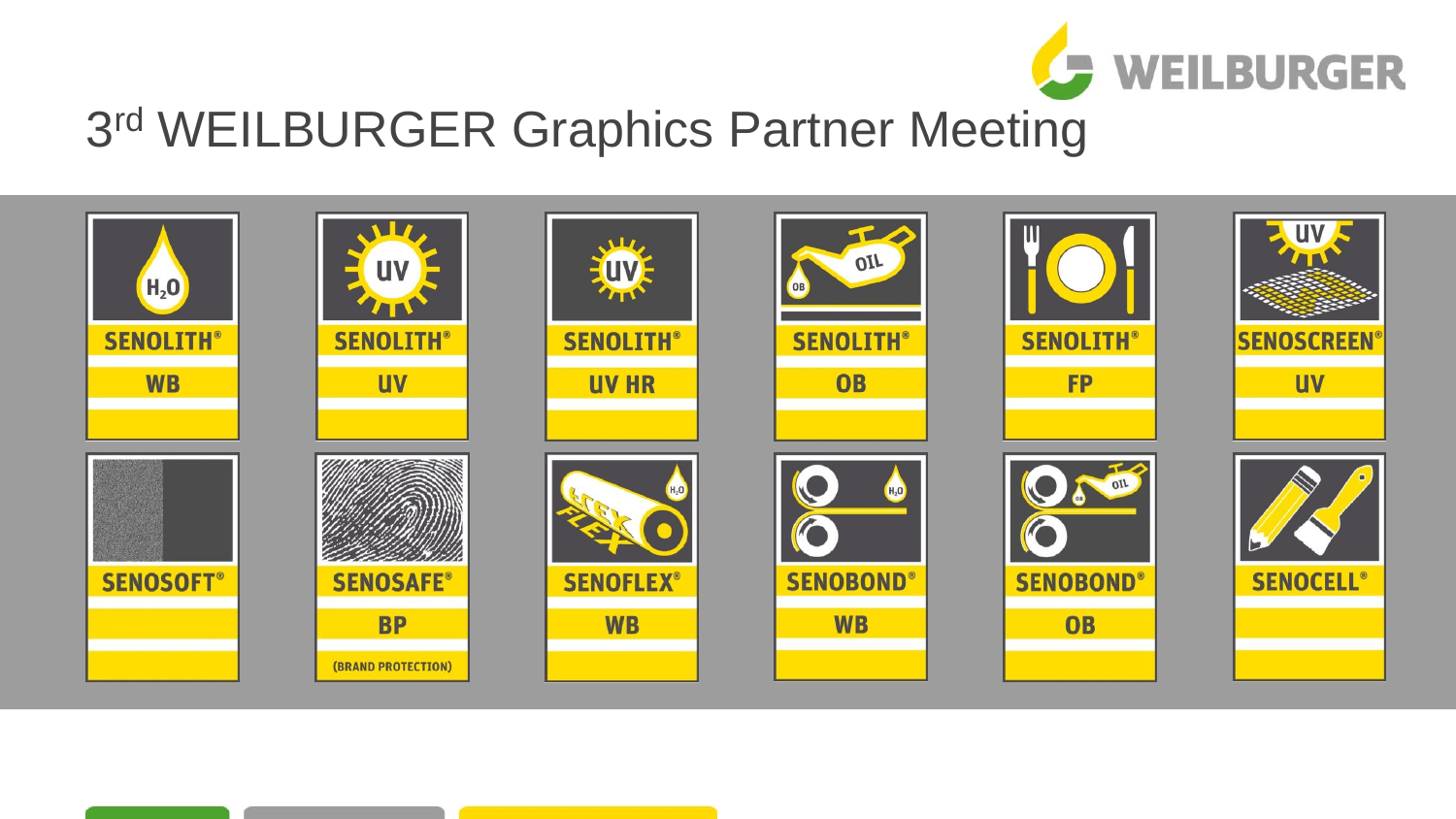

## Topseller/Product range: Intro

Very warm Welcome from the Technical Service and especially from me:

#### **Rainer Seibel-Birkholz**

Tasks of the Technical Sevice:

- Take care of our partner and customers worldwide
- Recommend varnishes and applications
- Interface between you and our laboratory
- Assistance for our technical and sales field service
- In summery: Inhouse support for all matters of our products

WEILBURGER Graphics GmbH | 3<sup>rd</sup> WEILBURGER Graphics Partner Meeting | 11.2017 page 2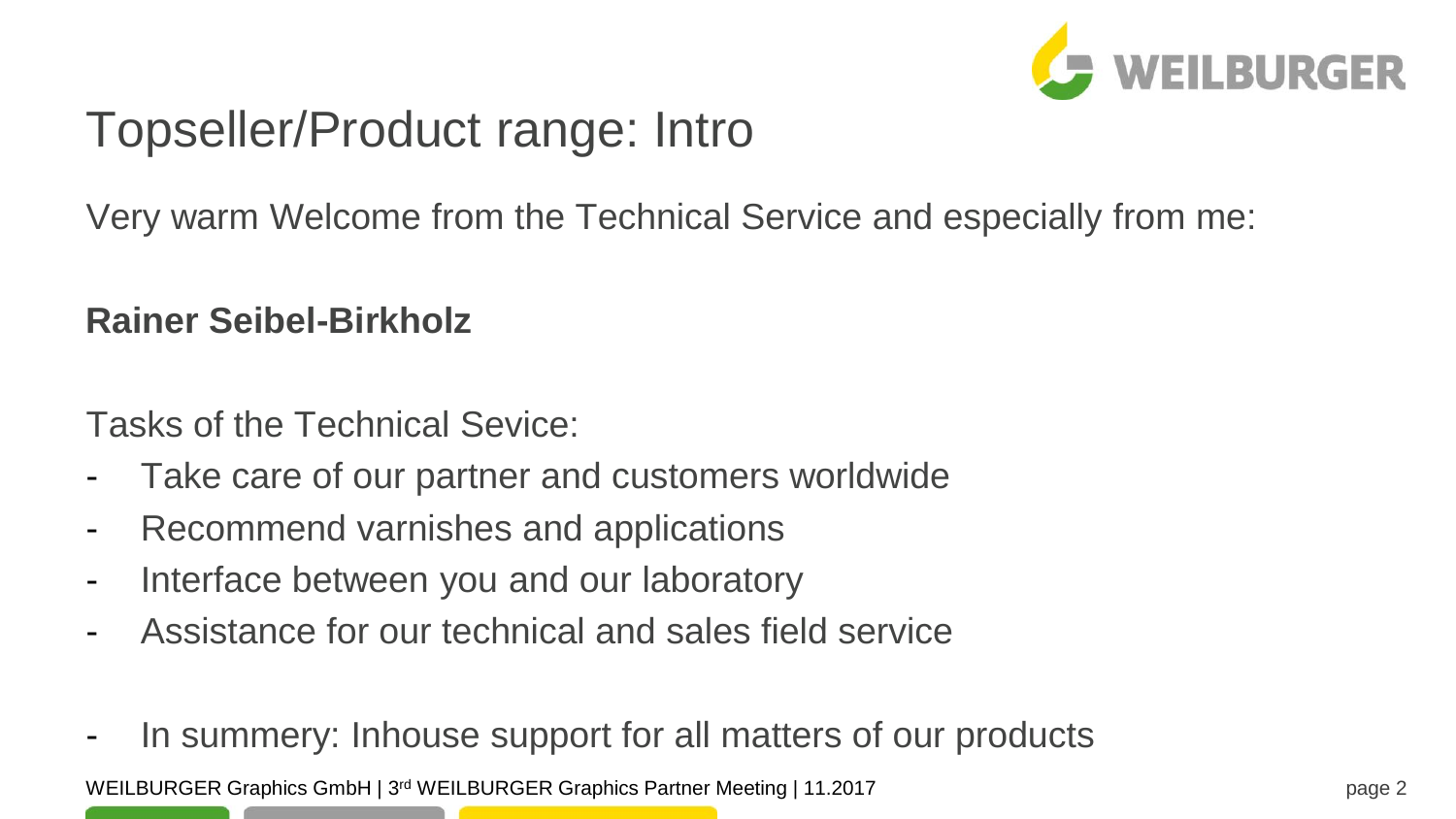

# Topseller/Product range: The Technical Service



#### Bastian Schäfer (head of Technical Service)







Lucas Knopp **Alexander Günzel** Rainer Seibel-Birkholz

WEILBURGER Graphics GmbH | 3<sup>rd</sup> WEILBURGER Graphics Partner Meeting | 11.2017 page 3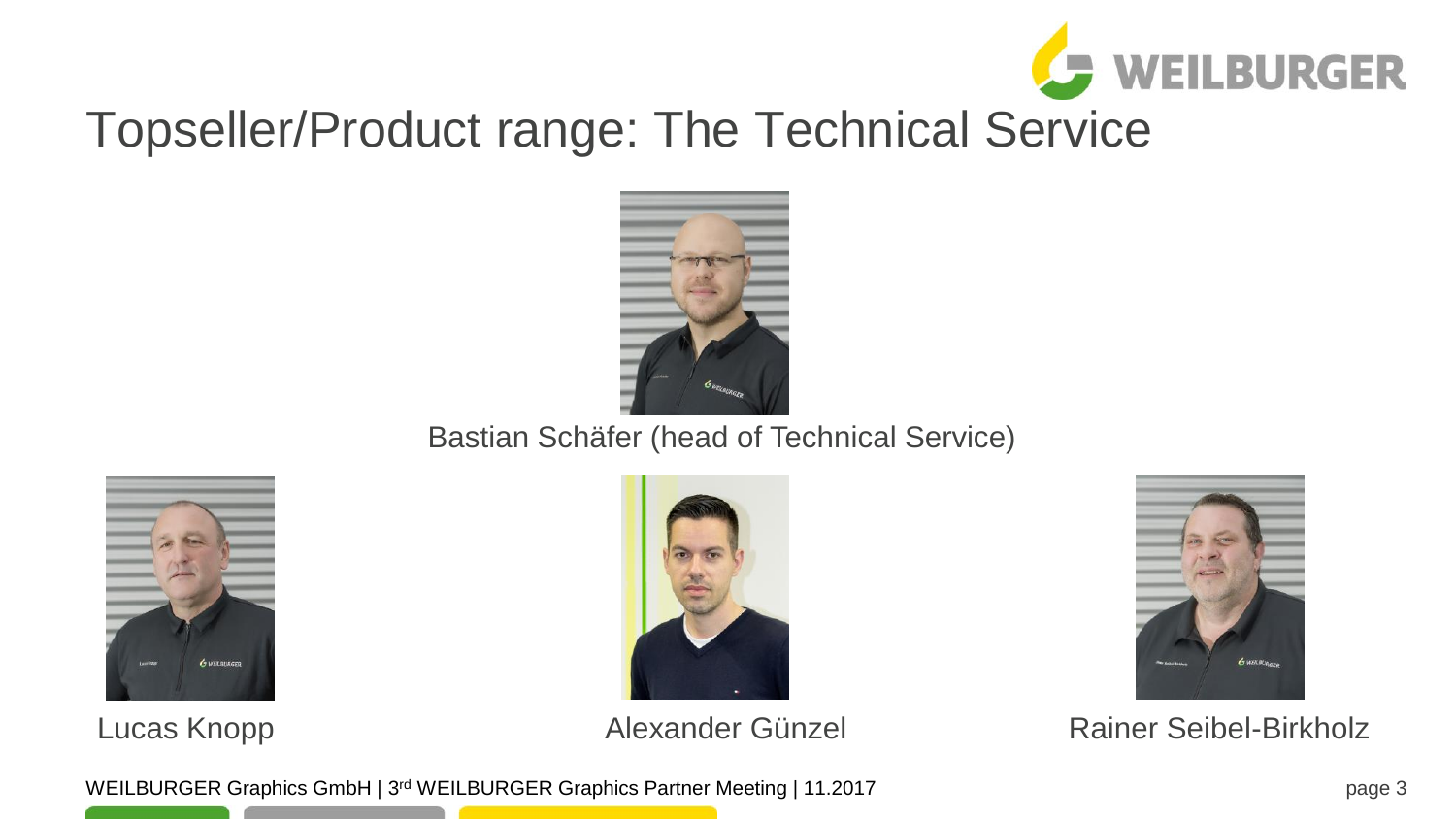

## Topseller in last 12 months

| Overall sales volume in tons             | 14.623 t | (13.617t) |
|------------------------------------------|----------|-----------|
| <b>SENOLITH<sup>®</sup> WB Coatings</b>  | 10.560 t | (7.960 t) |
| <b>SENOLITH<sup>®</sup> UV Lacquers</b>  | 2.061 t  | (1.713 t) |
| <b>SENOBOND® Adhesives</b>               | 882t     | (1.257 t) |
| <b>SENOFLEX<sup>®</sup> WB Products</b>  | 633 t    | (1.050 t) |
| <b>SENOSCREEN® Lacquers</b>              | 228 t    | (211 t)   |
| <b>SENOSOFT<sup>®</sup> Varnishes</b>    | 238 t    | (121 t)   |
| <b>SENOLITH<sup>®</sup> OB Varnishes</b> | 23t      | (49t)     |
| <b>SENOCELL<sup>®</sup> Products</b>     | 90 t     | (152 t)   |
|                                          |          |           |

#### Rest

WEILBURGER Graphics GmbH | 3<sup>rd</sup> WEILBURGER Graphics Partner Meeting | 11.2017 page 4 the contract of the contract of the

the contract of the contract of the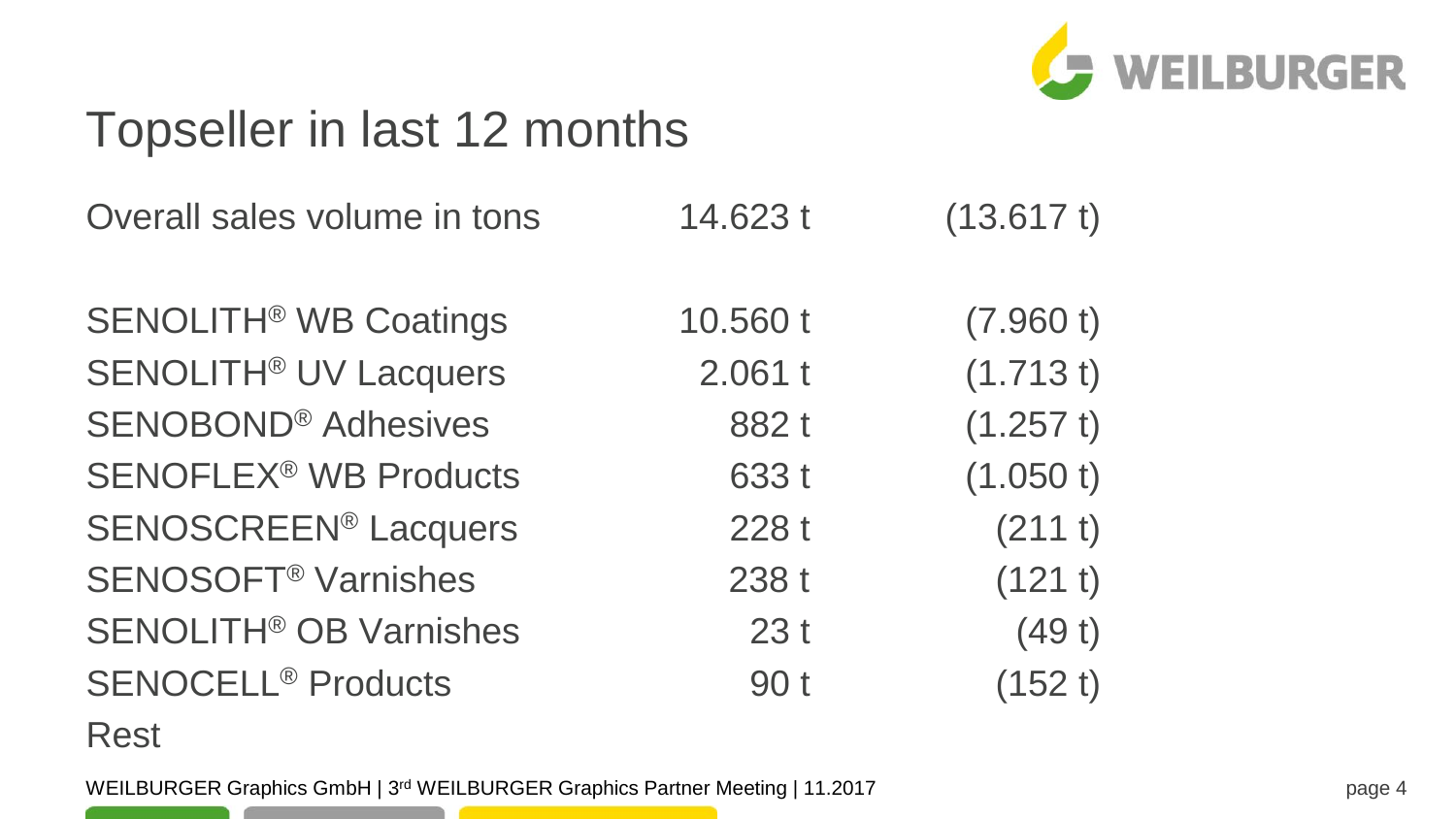

## Topseller/Product Range WB coatings







#### Splittet in 3 groups

WEILBURGER Graphics GmbH | 3<sup>rd</sup> WEILBURGER Graphics Partner Meeting | 11.2017 page 5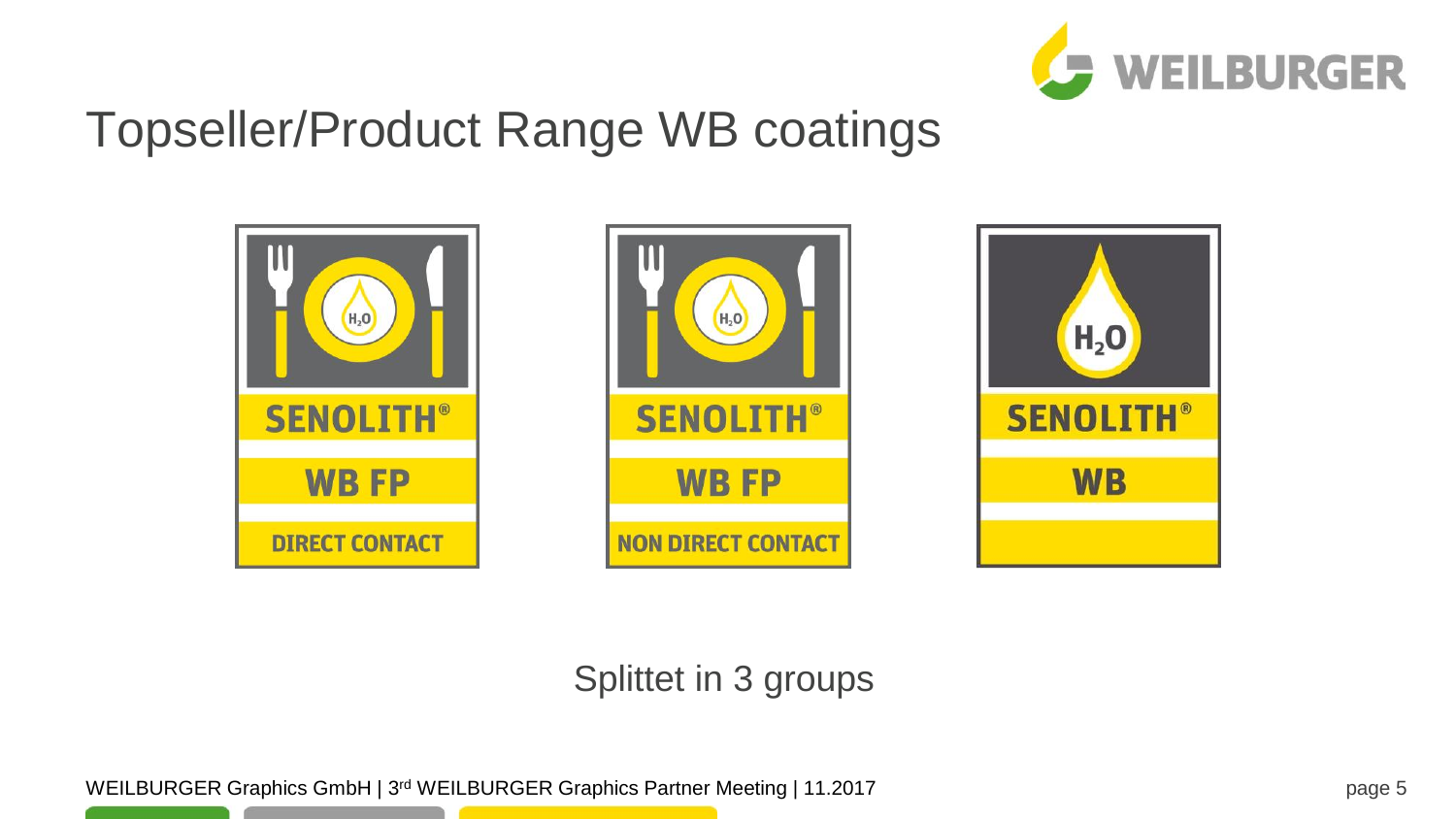

# Topseller/Product Range WB coatings







- Regulatory affairs become more important all over the world
- Important mainly in food or pharmacy packaging industry
- Comply with European regulations others (FDA) has to be requested
- Differences:
	- DC inner side of packages, coatings face to the packages content
	- NDC outer side of packages or at inner side with functional barrier
- WEILBURGER Graphics GmbH | 3<sup>rd</sup> WEILBURGER Graphics Partner Meeting | 11.2017 page 6 Often confusion: The package is in direct contact with the content but the coating is at the outer side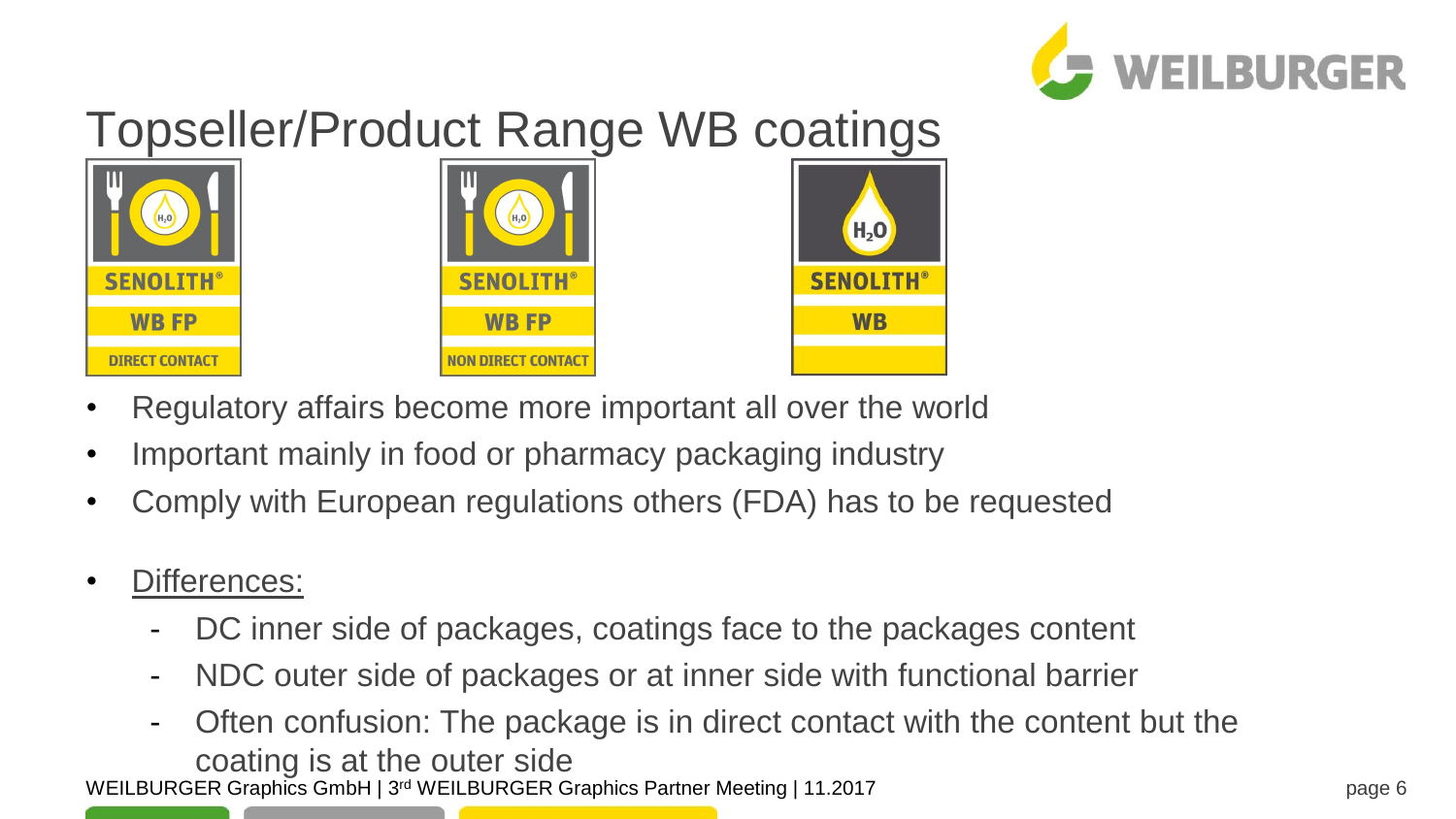#### WEILBURGER Graphics GmbH | 3<sup>rd</sup> WEILBURGER Graphics Partner Meeting | 11.2017 page 7

SENOLITH® WB GLOSS COATING FP DC 350179 201 t SENOLITH® WB GLOSS COATING FP DC 350279 177 t SENOLITH® WB GLOSS COATING FP DC 350280 SENOLITH<sup>®</sup> WB GLOSS COATING SCUFF COAT FP DC 350486 104 t SENOLITH® WB GLOSS COATING FP DC 350152



# Topseller/Product Range WB Gloss Coatings FP DC

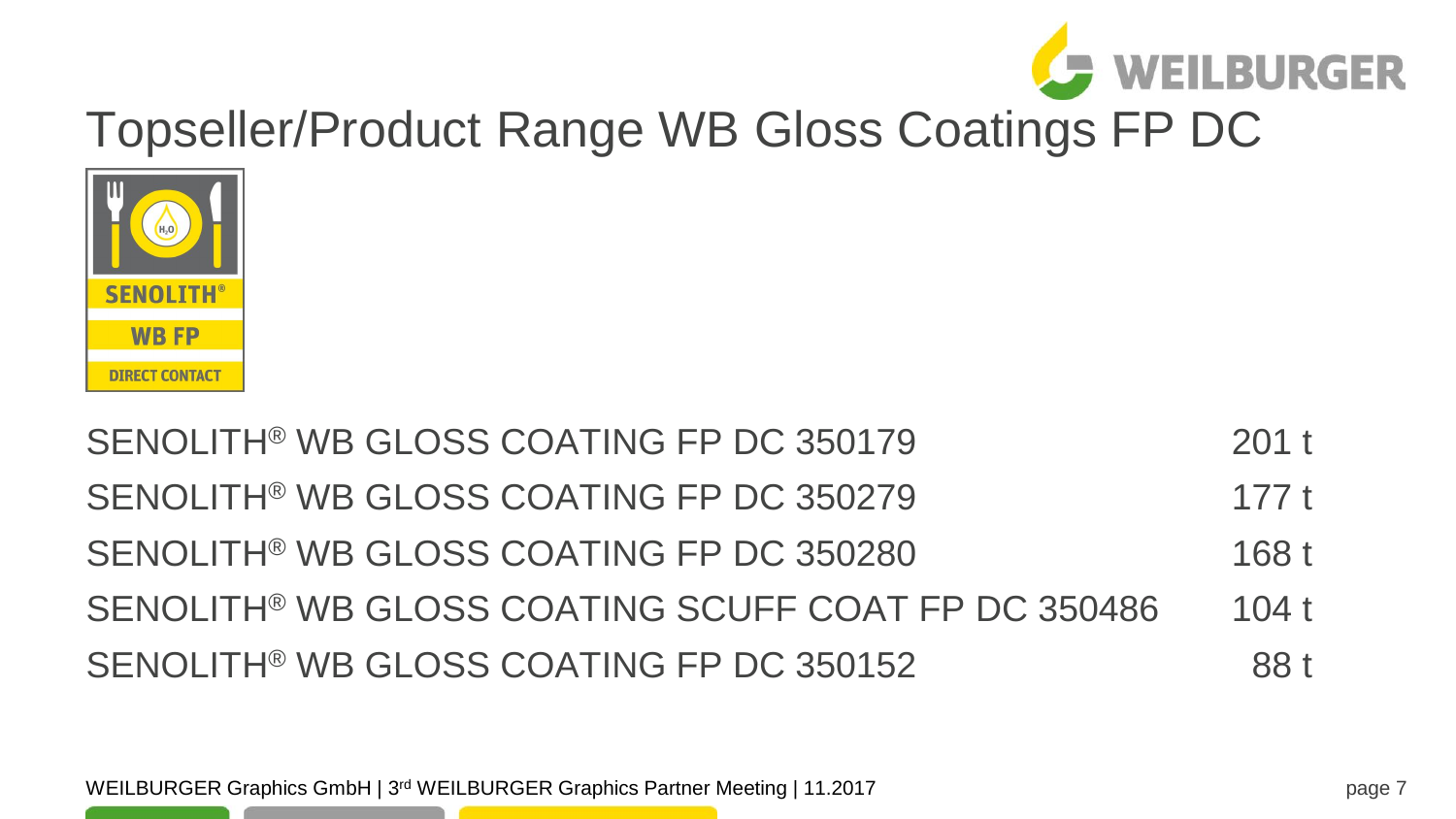

## Topseller WB Matt Coatings FP DC



#### SENOLITH® WB MATT COATING FP DC 350359 152 t SENOLITH® WB MATT COATING FP DC 350196 47 t

WEILBURGER Graphics GmbH | 3<sup>rd</sup> WEILBURGER Graphics Partner Meeting | 11.2017 page 8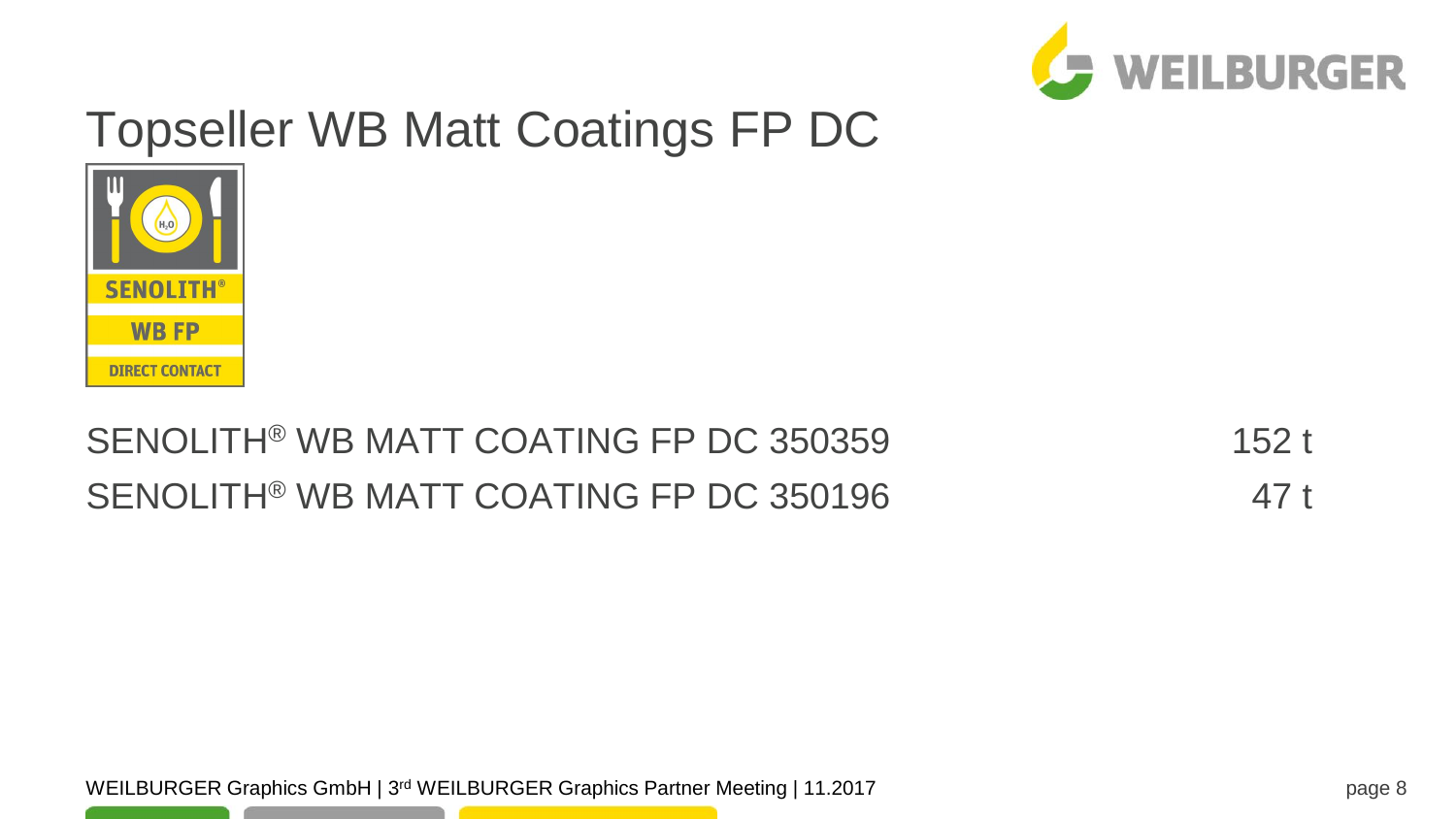

## Topseller WB Primer FP DC



#### SENOLITH® WB MATT PRIMER FP DC 350088 230 t SENOLITH<sup>®</sup> WB GLOSS PRIMER FP DC 350071 157 t SENOLITH® WB SATIN MATT PRIMER FP DC 350188 63 t

WEILBURGER Graphics GmbH | 3<sup>rd</sup> WEILBURGER Graphics Partner Meeting | 11.2017 page 9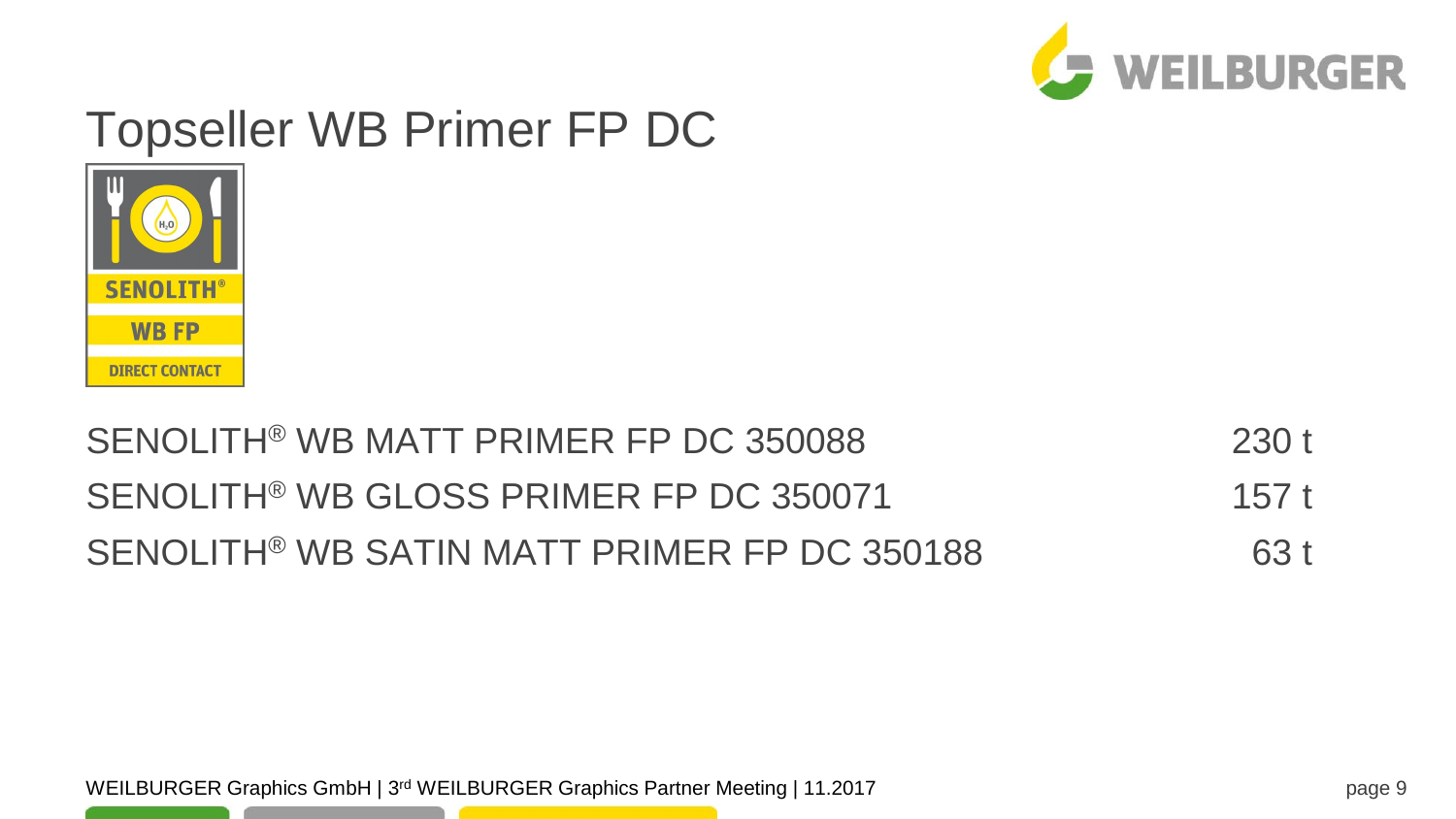SENOLITH® WB BLISTER COATING FP DC 359509 128 t SENOLITH<sup>®</sup> WB GLOSS COATING SCUFF COAT OPTI FP DC 350487 37 t SENOLITH® WB BARRIER COATING FP DC 350023 29 t SENOLITH<sup>®</sup> WB LABEL GLOSS COATING FP DC 350600 20 t SENOLITH® WB PROTECTIVE COATING HEAT RESISTANT FP DC 350268 19 t



# Topseller WB Special Applications FP DC

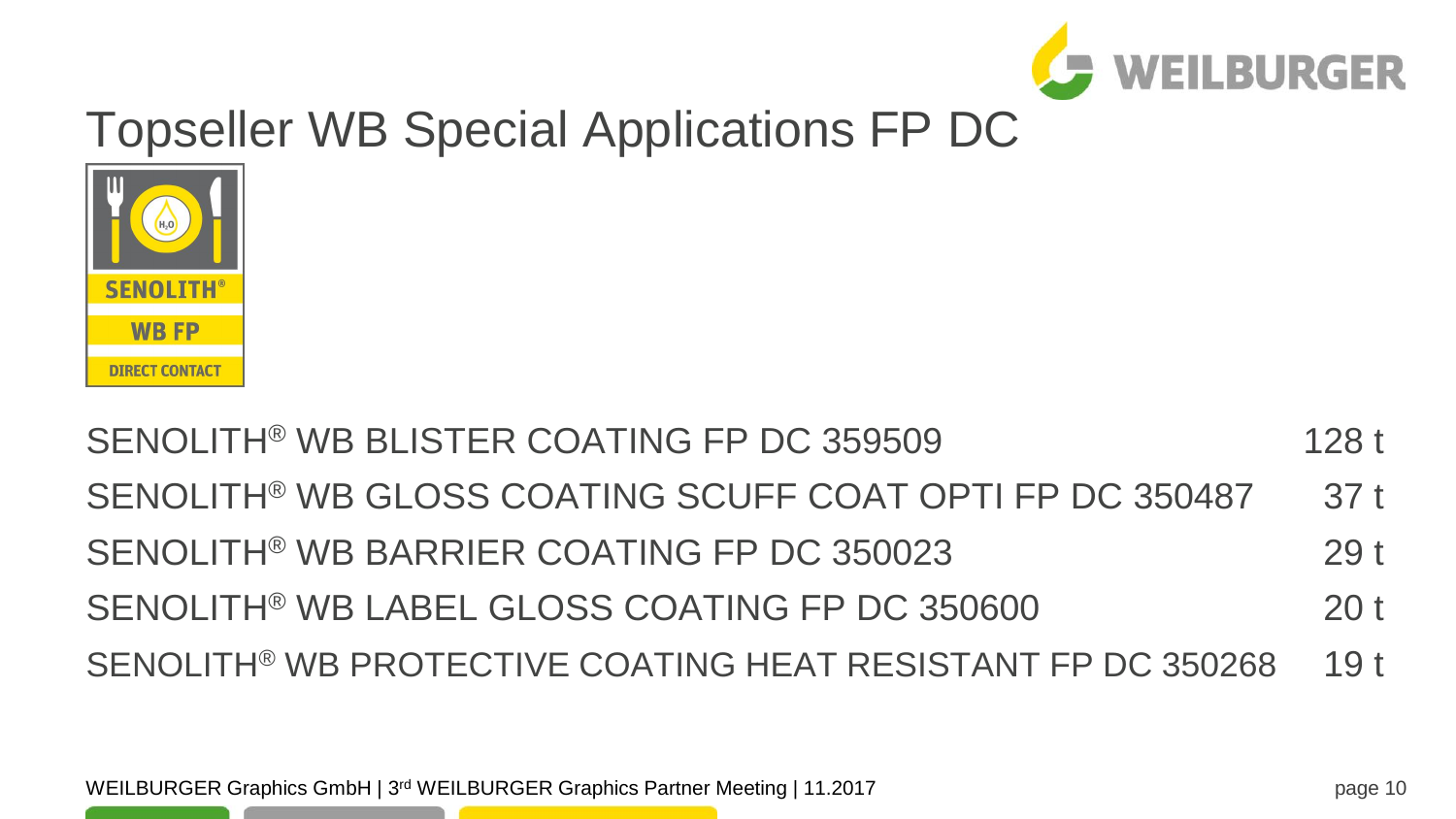

# Topseller WB Gloss Coatings FP NDC



#### SENOLITH® WB GLOSS COATING FP NDC 350260 1107 t SENOLITH® WB GLOSS COATING FP NDC 350408 458 t SENOLITH<sup>®</sup> WB GLOSS COATING FP NDC 350251 275 t SENOLITH<sup>®</sup> WB GLOSS COATING FP NDC 350052 216 t SENOLITH<sup>®</sup> WB HIGH GLOSS COATING FP NDC 350554 170 t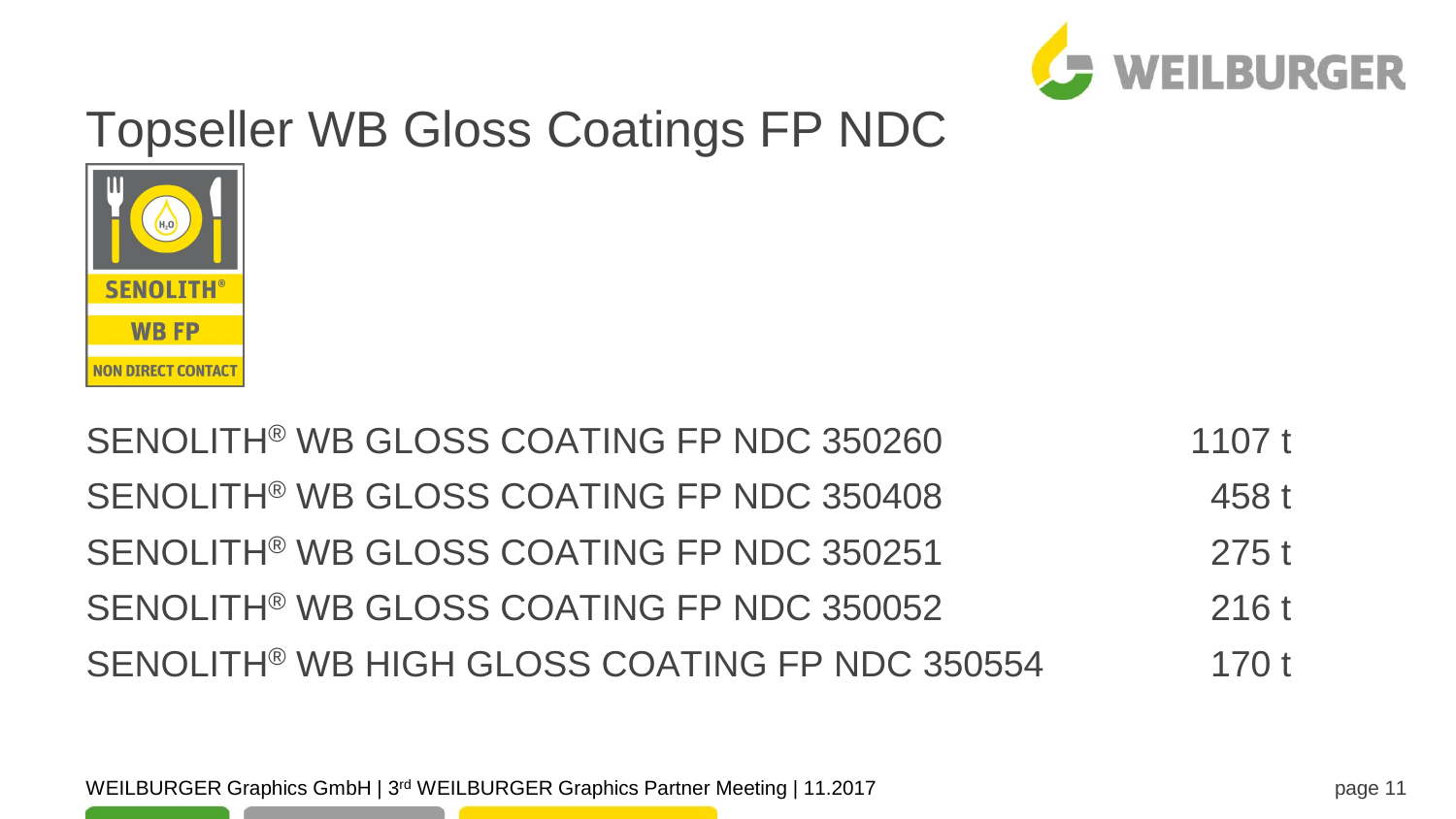

# Topseller WB Matt Coatings FP NDC



#### SENOLITH® WB MATT COATING FP NDC 350350 429 t SENOLITH® WB MATT COATING FP NDC 350207 230 t SENOLITH® WB MATT COATING FP NDC 350710 150 t SENOLITH® WB MATT COATING FP NDC 350290 112 t SENOLITH<sup>®</sup> WB SATIN MATT COATING FP NDC 350205 95 t

WEILBURGER Graphics GmbH | 3<sup>rd</sup> WEILBURGER Graphics Partner Meeting | 11.2017 **For a struck of the USA of the Straphics Partner Meeting | 11.2017 For a straphic straphics Partner Meeting | 11.2017**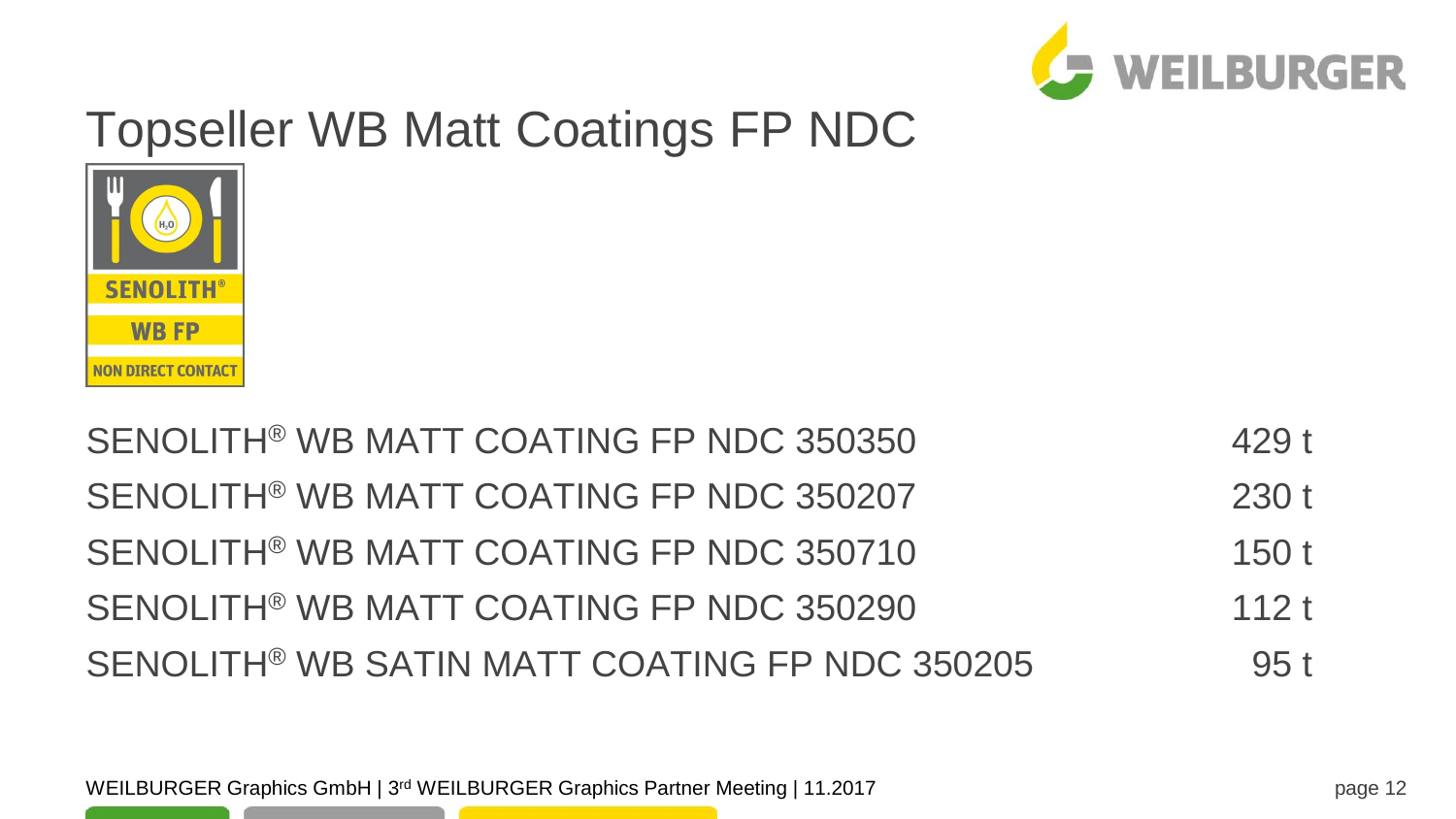

## Topseller WB Primer FP NDC



#### SENOLITH<sup>®</sup> WB GLOSS PRIMER INLINE FP NDC 350100 126 t SENOLITH<sup>®</sup> WB SATIN MATT PRIMER FP NDC 350612 100 t SENOLITH® WB GLOSS PRIMER STAMPABLE FP NDC 350520 52 t

WEILBURGER Graphics GmbH | 3<sup>rd</sup> WEILBURGER Graphics Partner Meeting | 11.2017 **For a strategy of the Straphics Partner Meeting | 11.2017 For a straphic straphics Partner Meeting | 11.2017**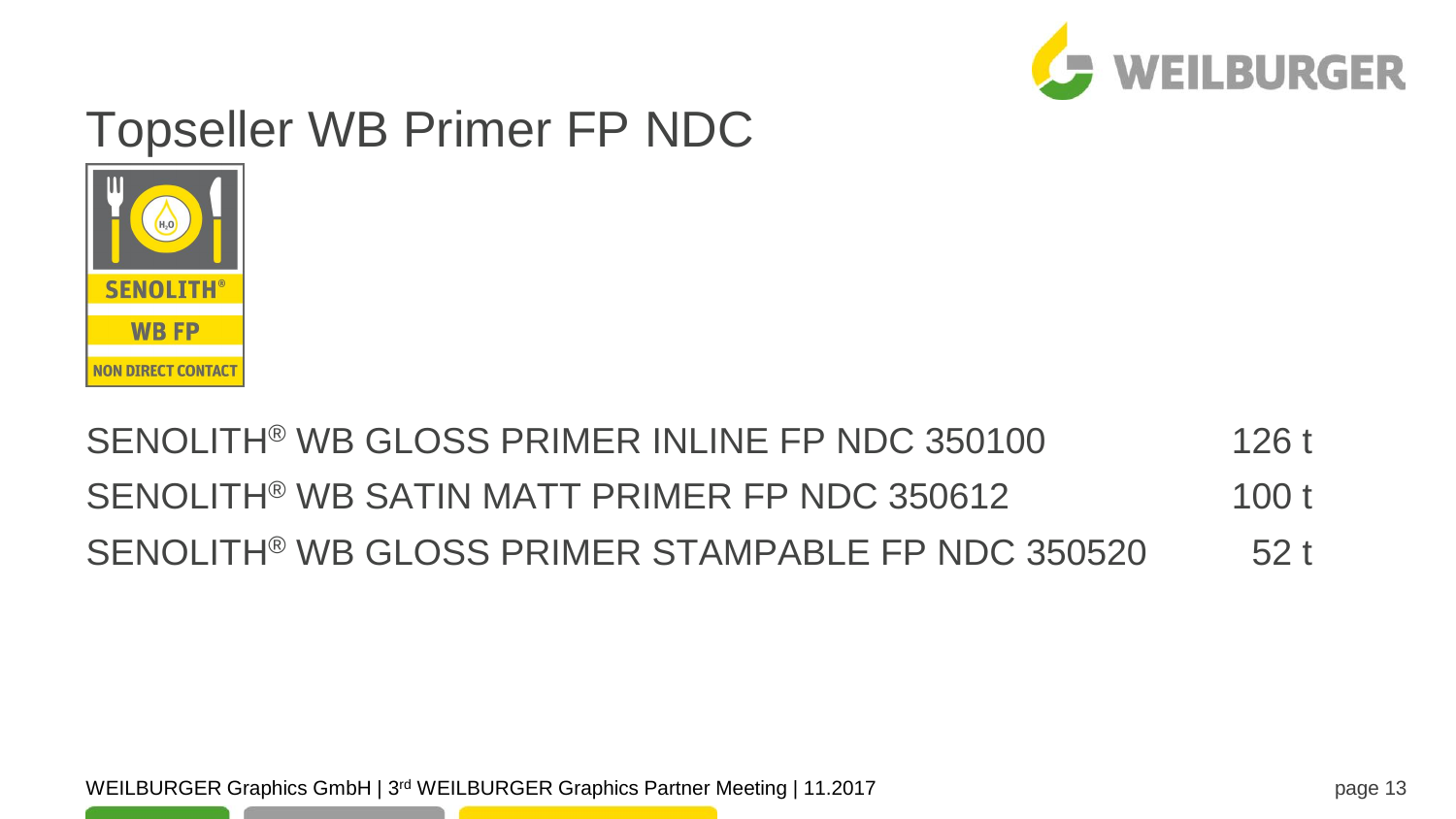

SENOLITH<sup>®</sup> WB LABEL HIGH GLOSS COATING FP NDC 350015 95 t SENOLITH® WB CALENDER COATING FP NDC 357026 38 t SENOLITH® WB ANTI SLIP COATING FP NDC 350094 30 t SENOLITH<sup>®</sup> WB BLISTER COATING FP NDC 359530 15 t SENOLITH® WB NEUTRAL COATING FOR UNCOATED PAPER FP NDC 350589 21 t



# Topseller WB Special Applications FP NDC

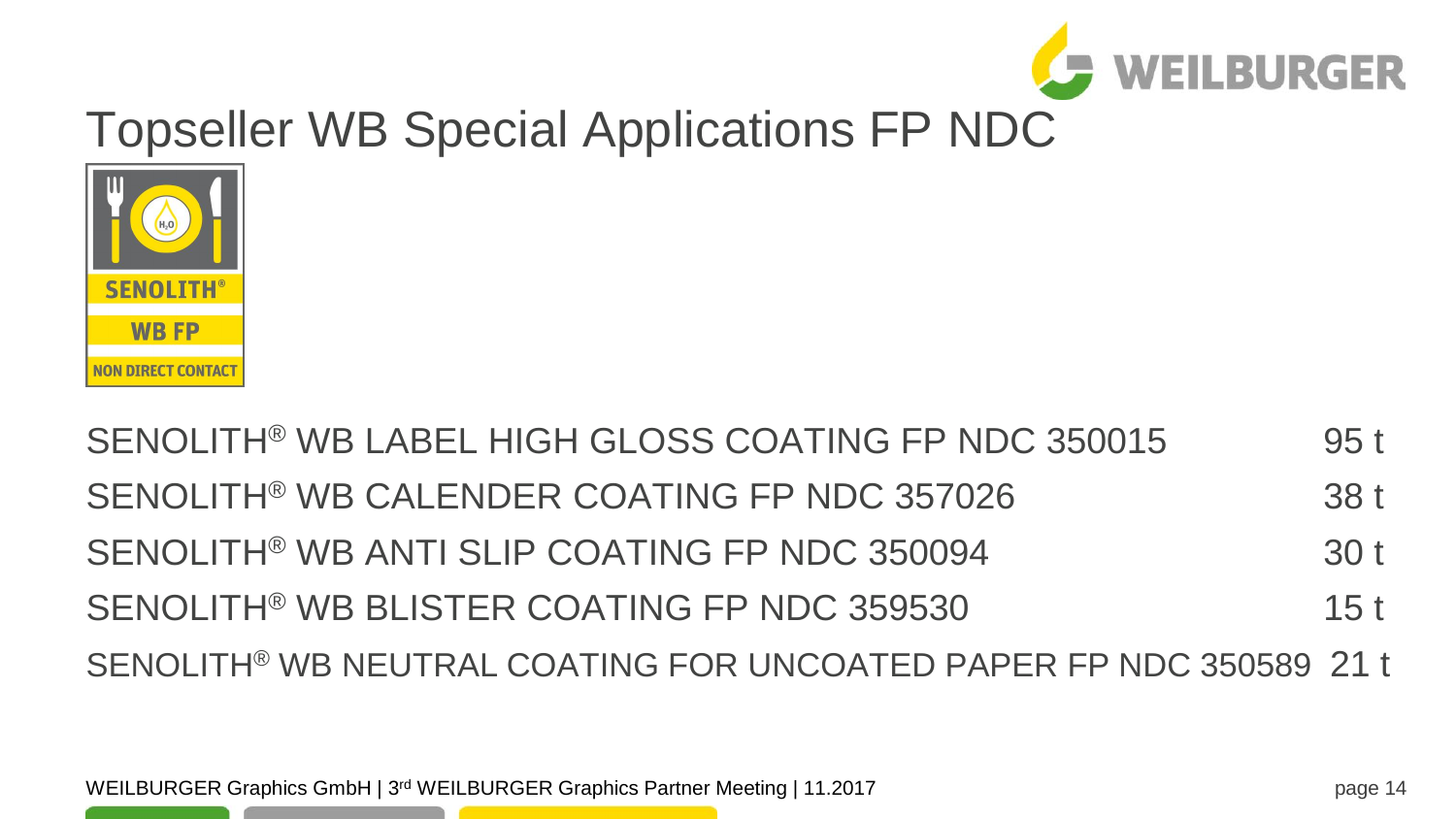

# Topseller Standard WB Coatings

WEILBURGER Graphics GmbH | 3<sup>rd</sup> WEILBURGER Graphics Partner Meeting | 11.2017 **For Case 15** rage 15

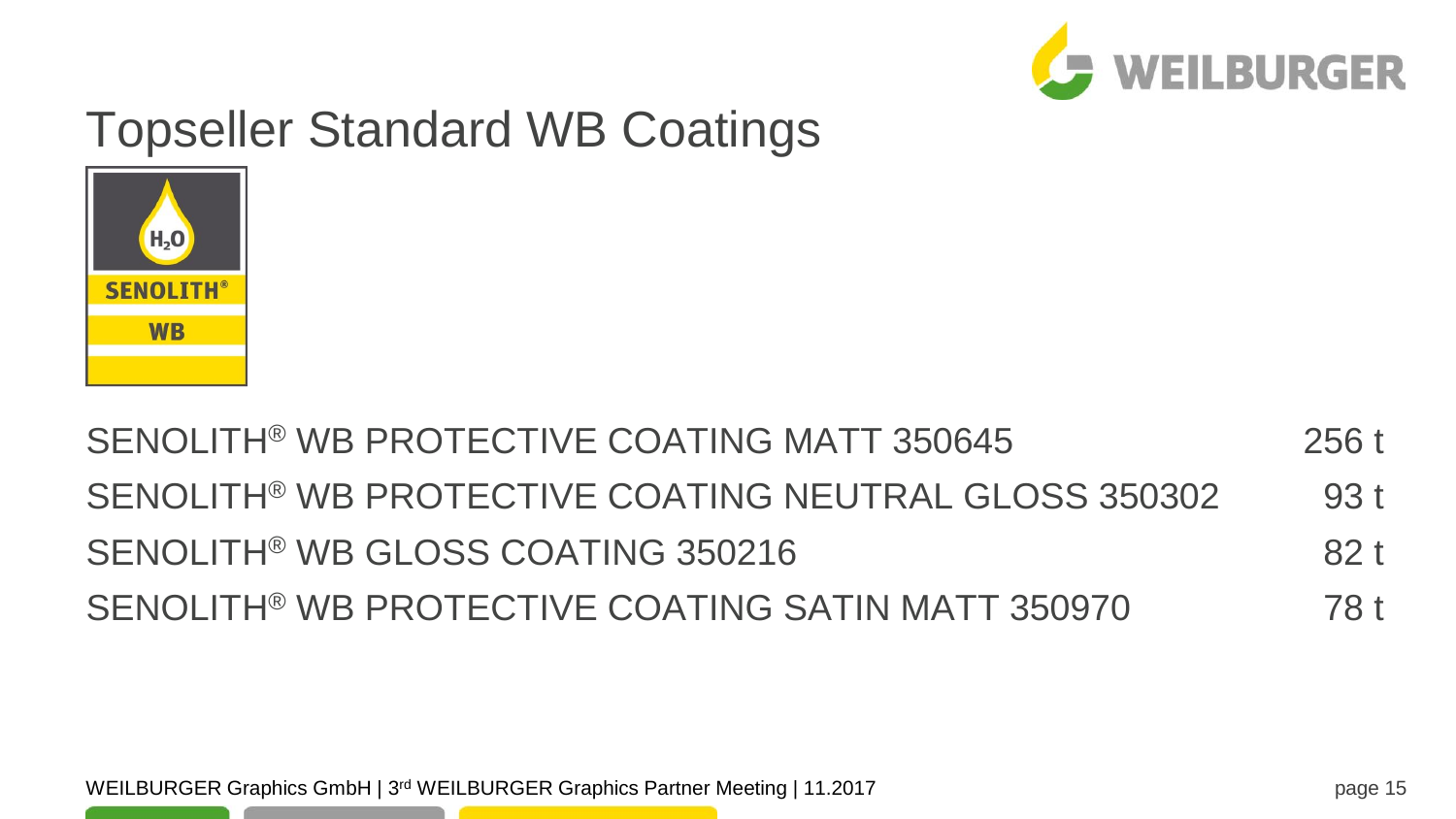

## WB Coatings: to complete the range



Cigarette coatings Coatings for IML Effect primers and coatings Playing card coatings Release coatings Textured coatings

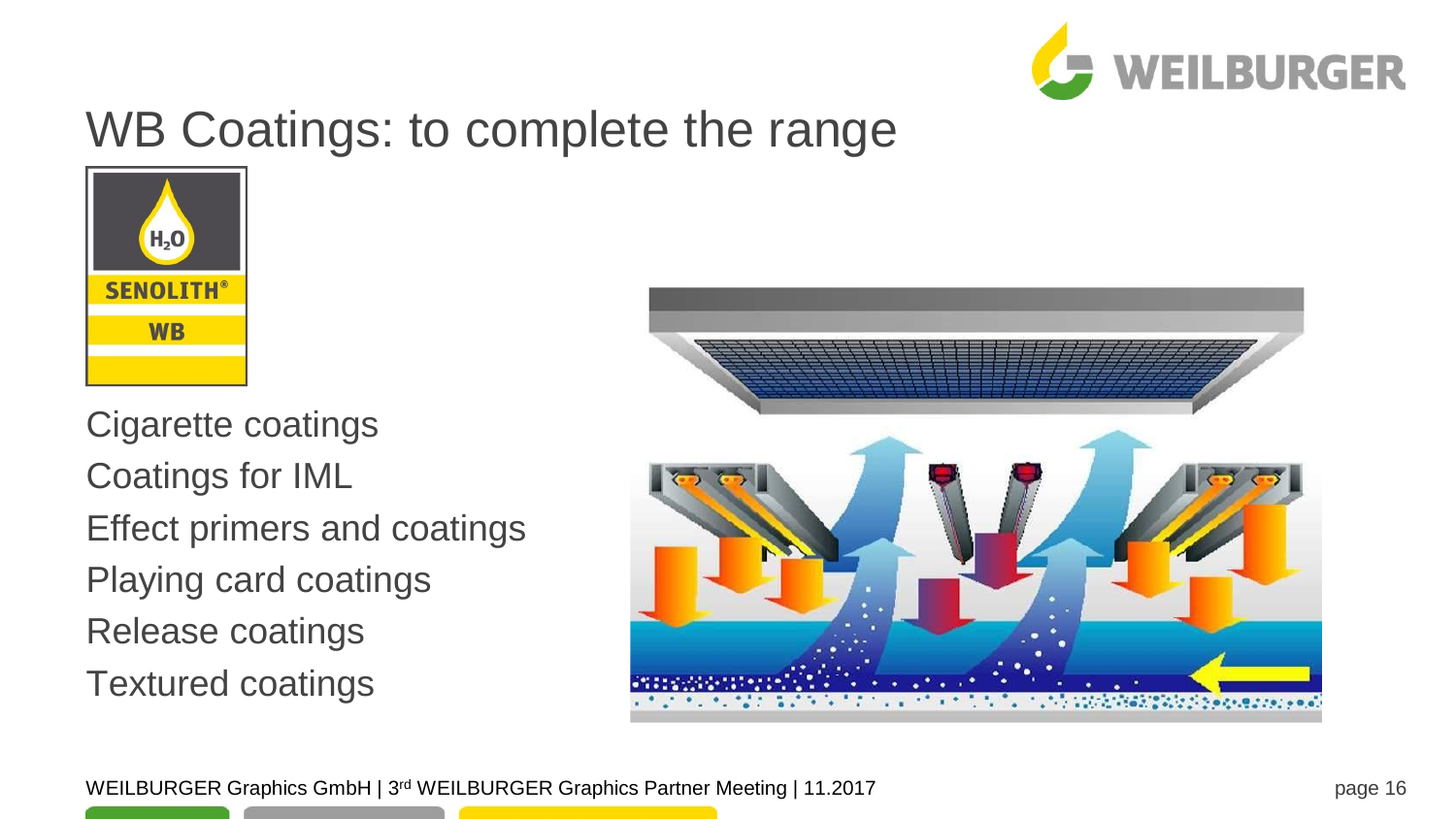

# Topseller WB Softtouch Coatings



#### SENOSOFT® WB MATT COATING FP NDC 350210 93 t SENOSOFT<sup>®</sup> WB GRAVURE MATT COATING FP NDC 350815 21 t SENOSOFT® WB MATT COATING FP NDC 350215 19 t

In additional we have sold about 96 t to supplier of Softtouch laminating films

WEILBURGER Graphics GmbH | 3<sup>rd</sup> WEILBURGER Graphics Partner Meeting | 11.2017 **For a struck and Struck and Struck**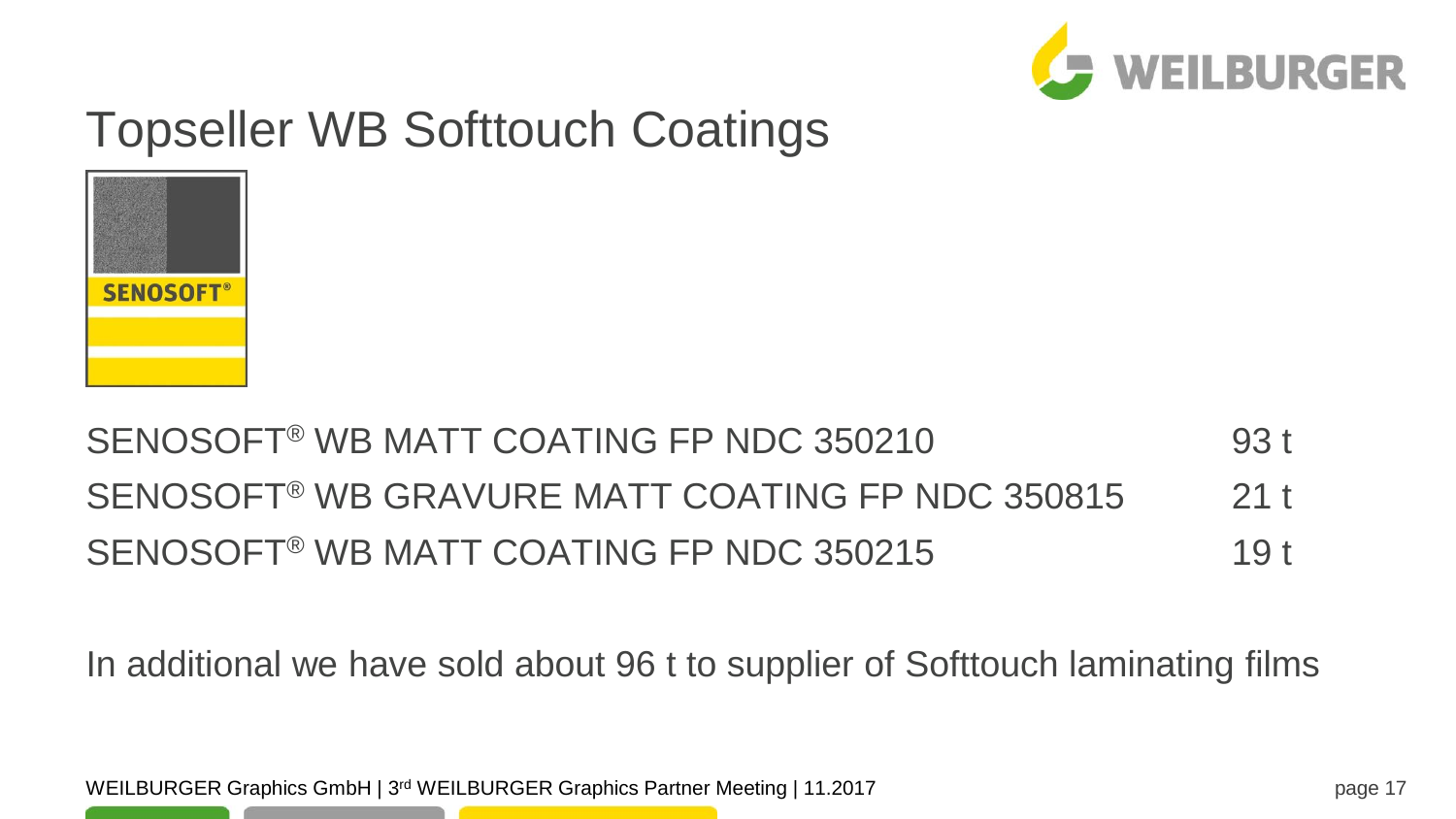

# Topseller UV FP NDC Lacquers



#### SENOLITH® UV GLOSS LACQUER INLINE FP NDC 360424 98 t SENOLITH® UV GLOSS LACQUER FP NDC 360421 69 t SENOLITH® UV GLOSS LACQUER INLINE FP NDC 360423 41 t SENOLITH® UV GLOSS LACQUER INLINE STAMPABLE FP NDC 360425 22 t

WEILBURGER Graphics GmbH | 3<sup>rd</sup> WEILBURGER Graphics Partner Meeting | 11.2017 **For Case 18** range 18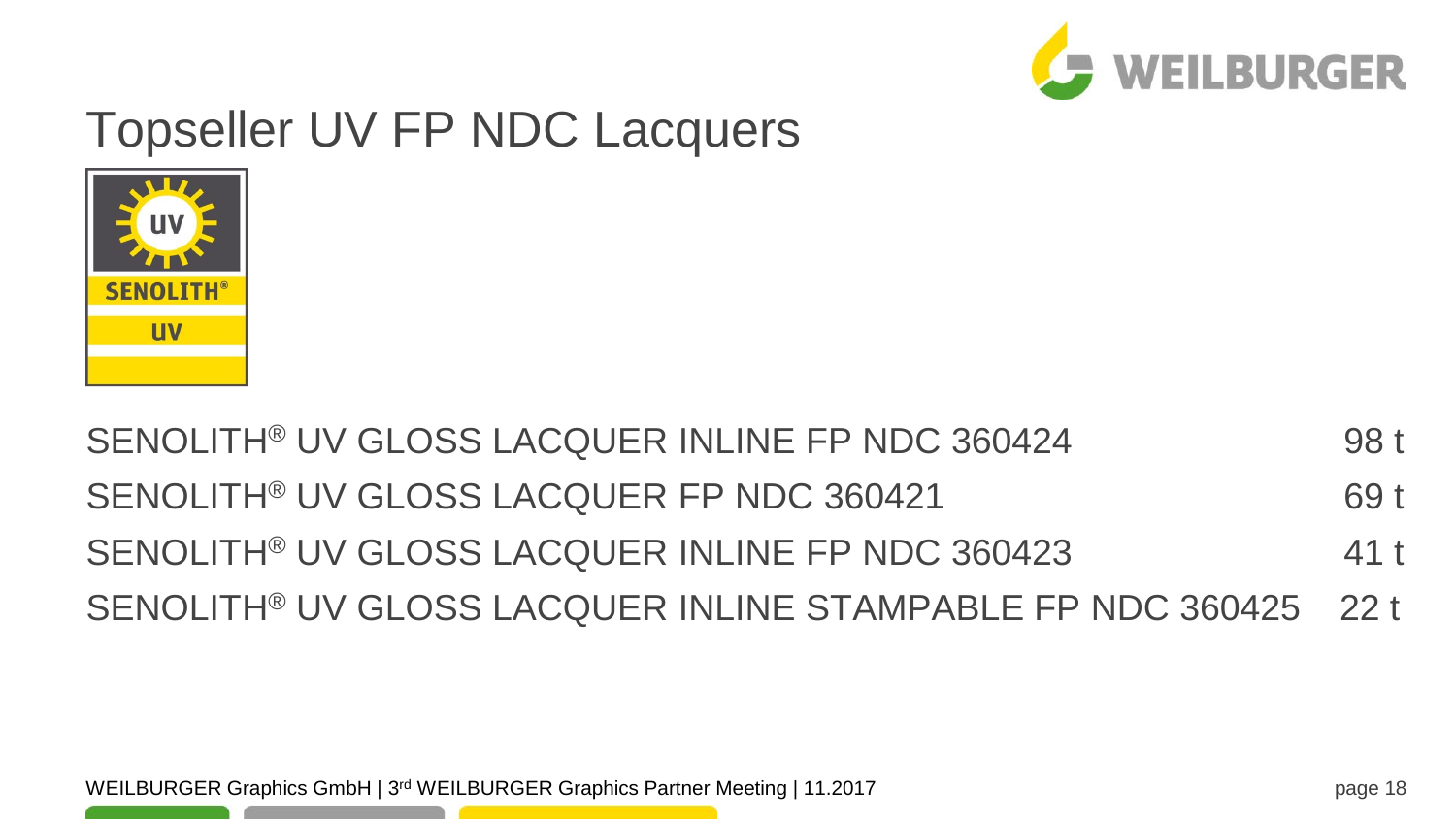

#### Topseller UV Lacquers



#### SENOLITH® UV GLOSS LACQUER INLINE 360022 261 t SENOLITH® UV GLOSS LACQUER 360550 239 t SENOLITH® UV GLOSS LACQUER HYBRID 360053 238 t

WEILBURGER Graphics GmbH | 3<sup>rd</sup> WEILBURGER Graphics Partner Meeting | 11.2017 **For a strategy of the Straphics Partner Meeting | 11.2017 For a straphic straphics Partner Meeting | 11.2017**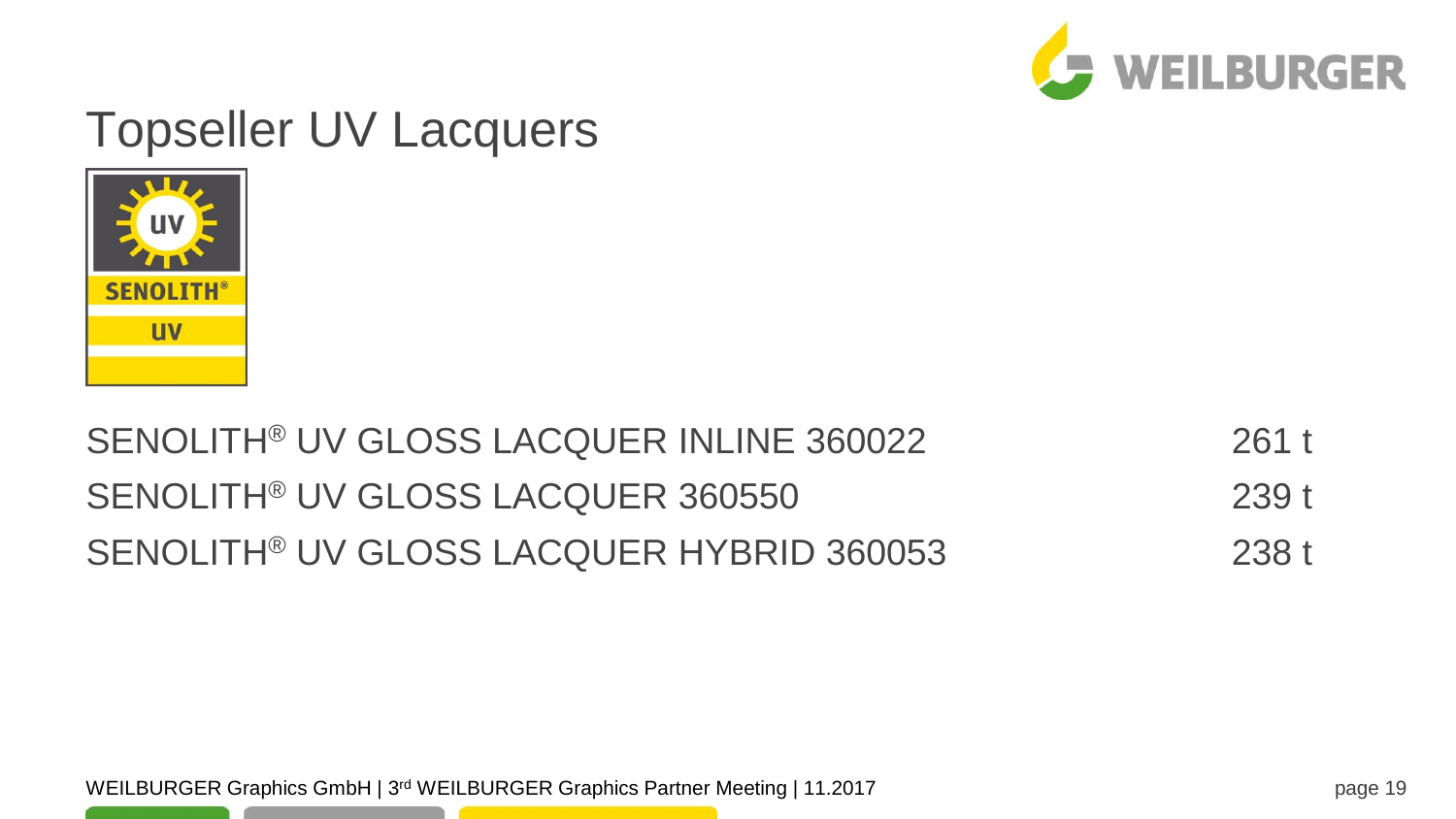### SENOWEB<sup>®</sup> UV GLOSS LACQUER 360565 78 t SENOLITH® UV GLOSS LACQUER 360149 75 t SENOLITH® UV GLOSS LACQUER STAMPABLE GLUABLE 360145 72 t SENOLITH® UV MATT LACQUER 360026 58 t SENOLITH® UV FLEXO GLOSS LACQUER 360108 35 t



# Topseller UV Lacquers

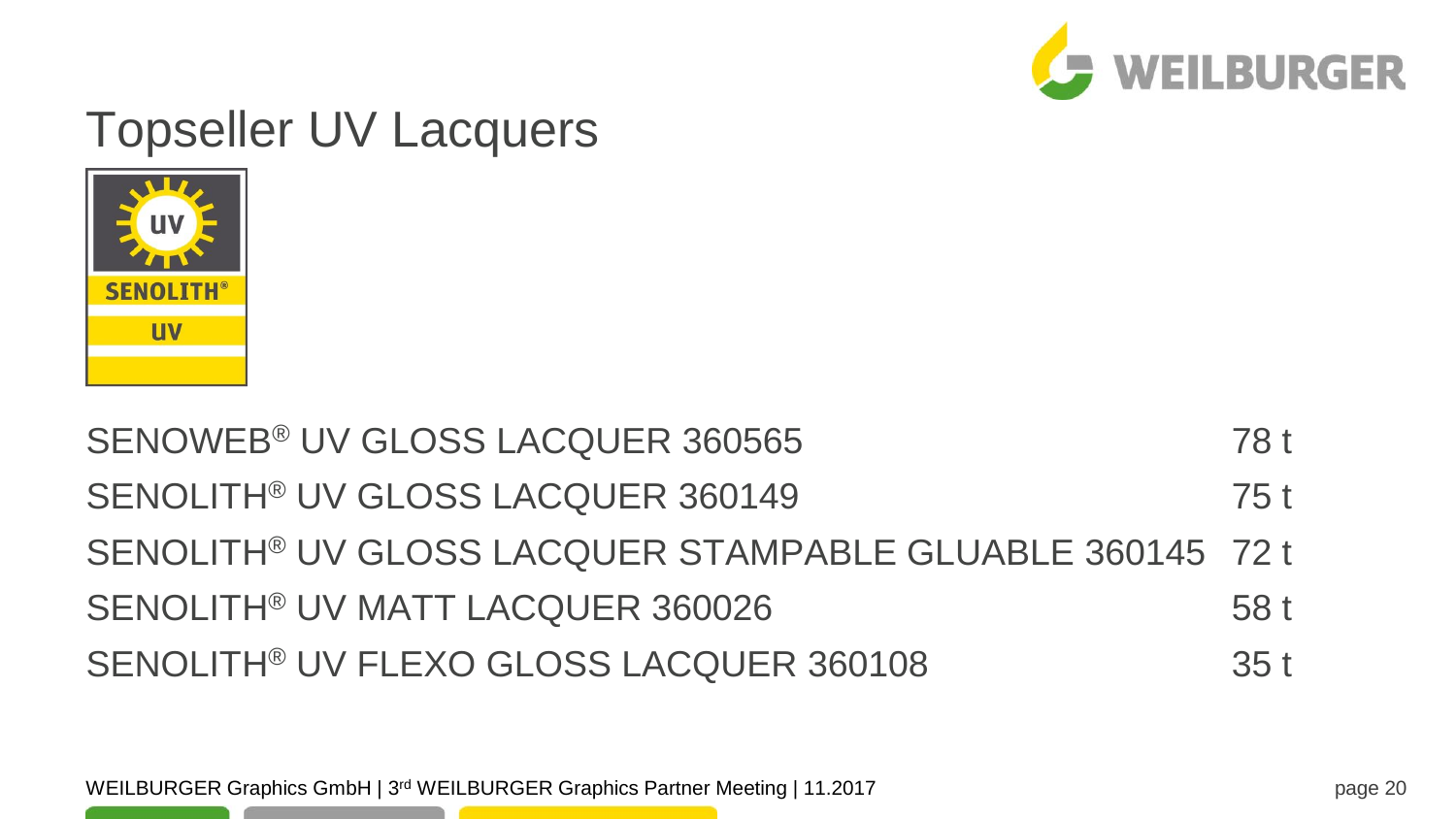

#### UV Lacquers: to complete the range



Cigarette lacquers Effect lacquers Playing card lacquers Release lacquers Textured Lacquers

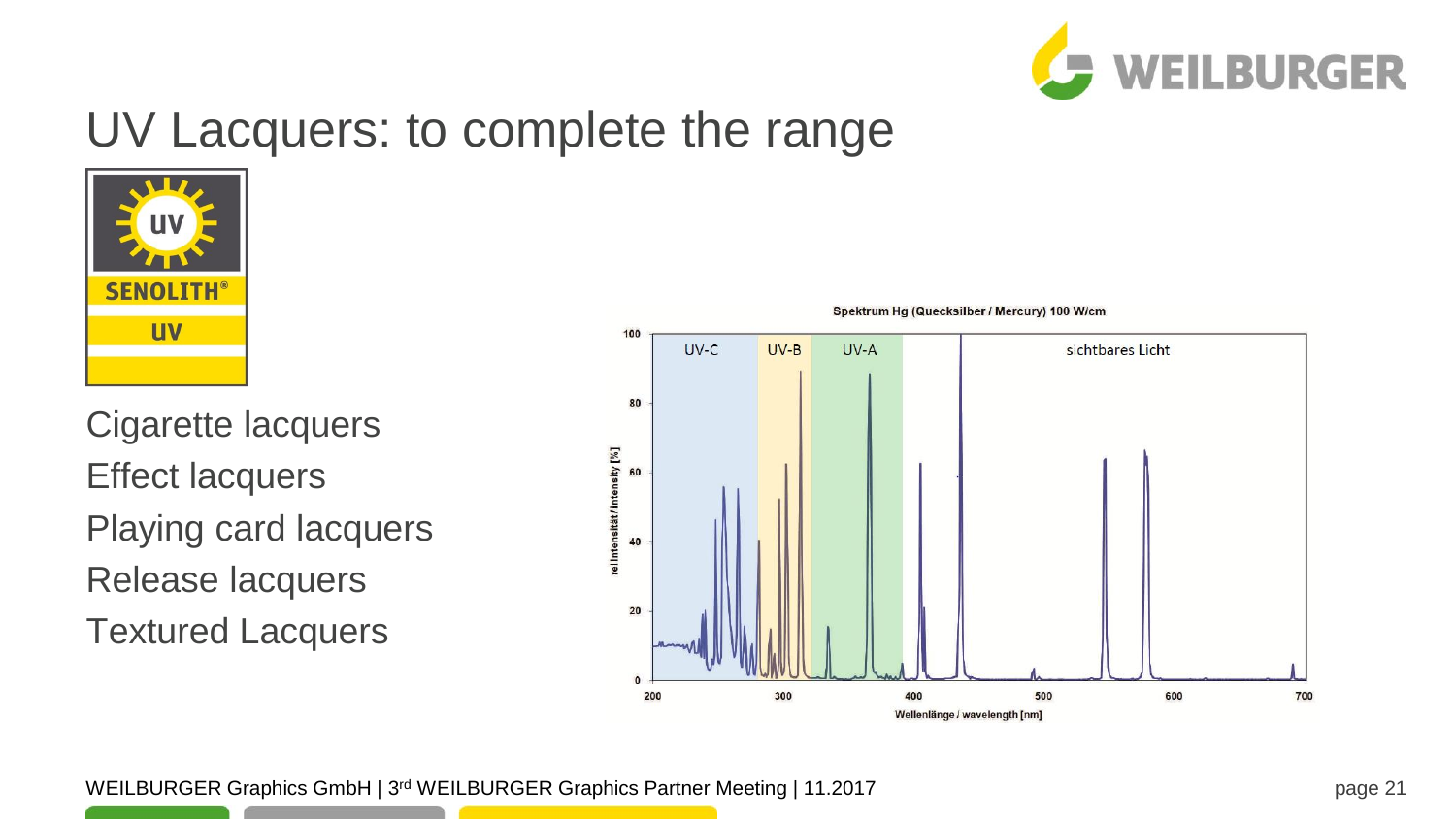

## UV Lacquers: different light technology





WEILBURGER Graphics GmbH | 3<sup>rd</sup> WEILBURGER Graphics Partner Meeting | 11.2017 **For Case 12 and Struth America** Page 22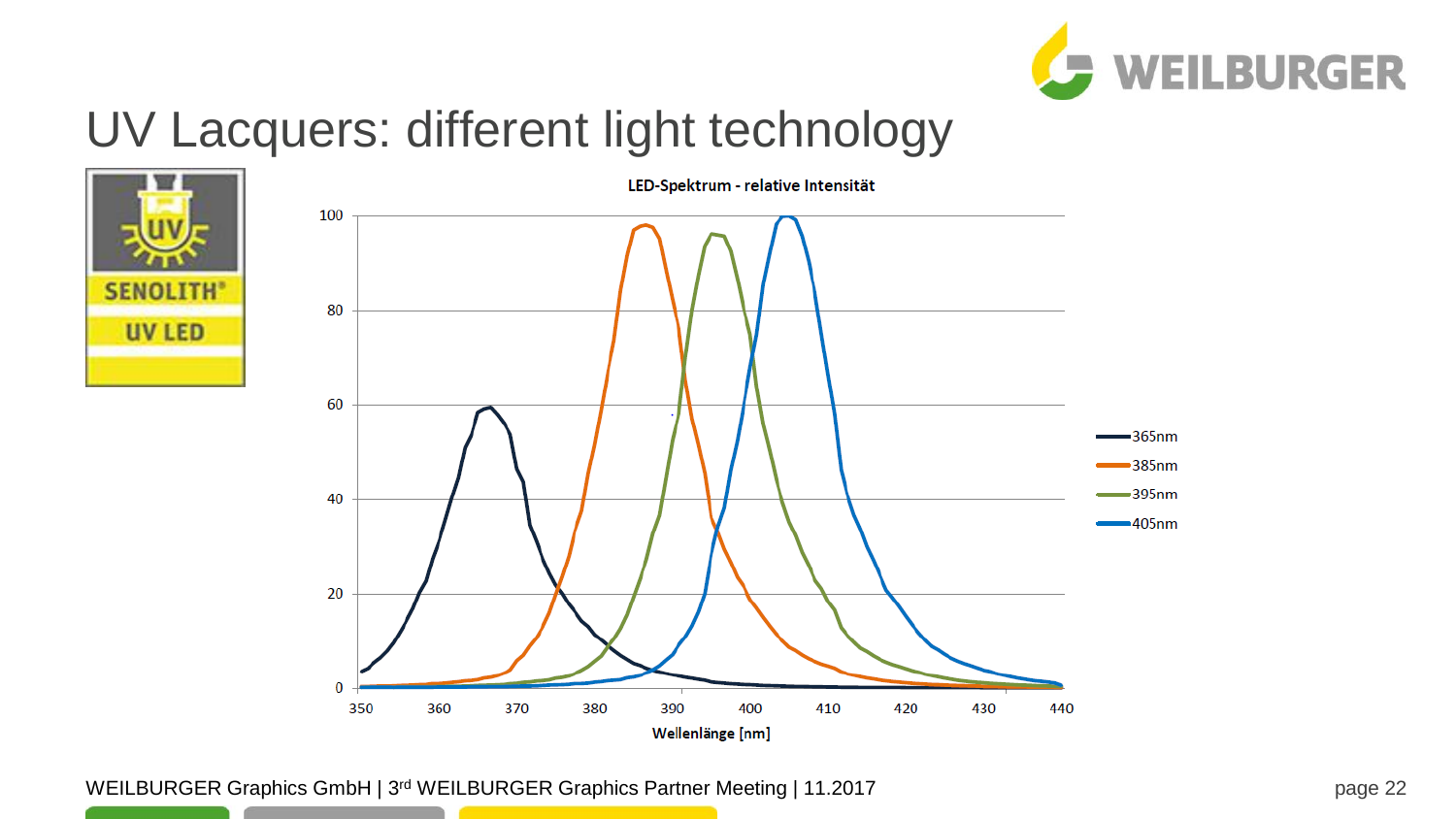

# UV Lacquers: different light technology



#### **UV LED lacquers for the coating unit** SENOLITH® UV GLOSS LACQUER LED 360750 SENOLITH® UV MATT LACQUER LED 360760 SENOLITH® UV GLOSS LACQUER HYBRID LED 360753

**UV LED lacquers for the offset printing unit**  SENOLITH® UV OFFSET GLOSS LACQUER LED 369855 SENOLITH® UV OFFSET MATT LACQUER LED 369865 SENOLITH® UV OFFSET MATT LACQUER HYBRID LED 369866

WEILBURGER Graphics GmbH | 3<sup>rd</sup> WEILBURGER Graphics Partner Meeting | 11.2017 **For Case 123** range 23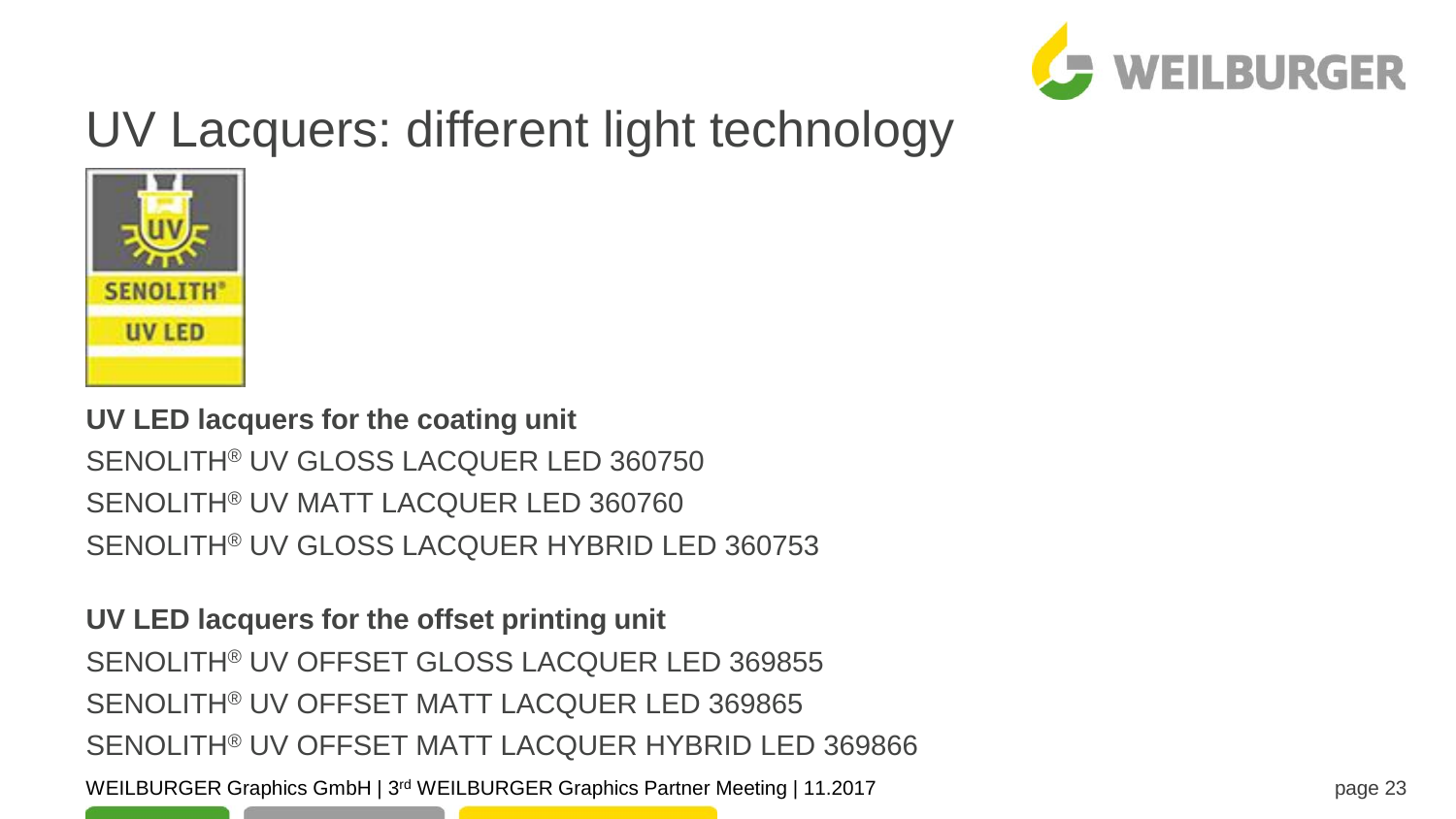SENOSCREEN® UV GLOSS LACQUER 363018 88 t SENOSCREEN® UV GLOSS LACQUER FOR OPP MATT 363010 16 t SENOSCREEN® UV RELIEF GLOSS LACQUER 363012 11 t SENOSCREEN® UV RELIEF GLOSS LACQUER FOR OPP MATT 363013 6 t SENOSCREEN® UV RELIEF SATIN GLOSS LACQUER FOR UNCOATED PAPER 363034 6 t



# Topseller for Screen Printing

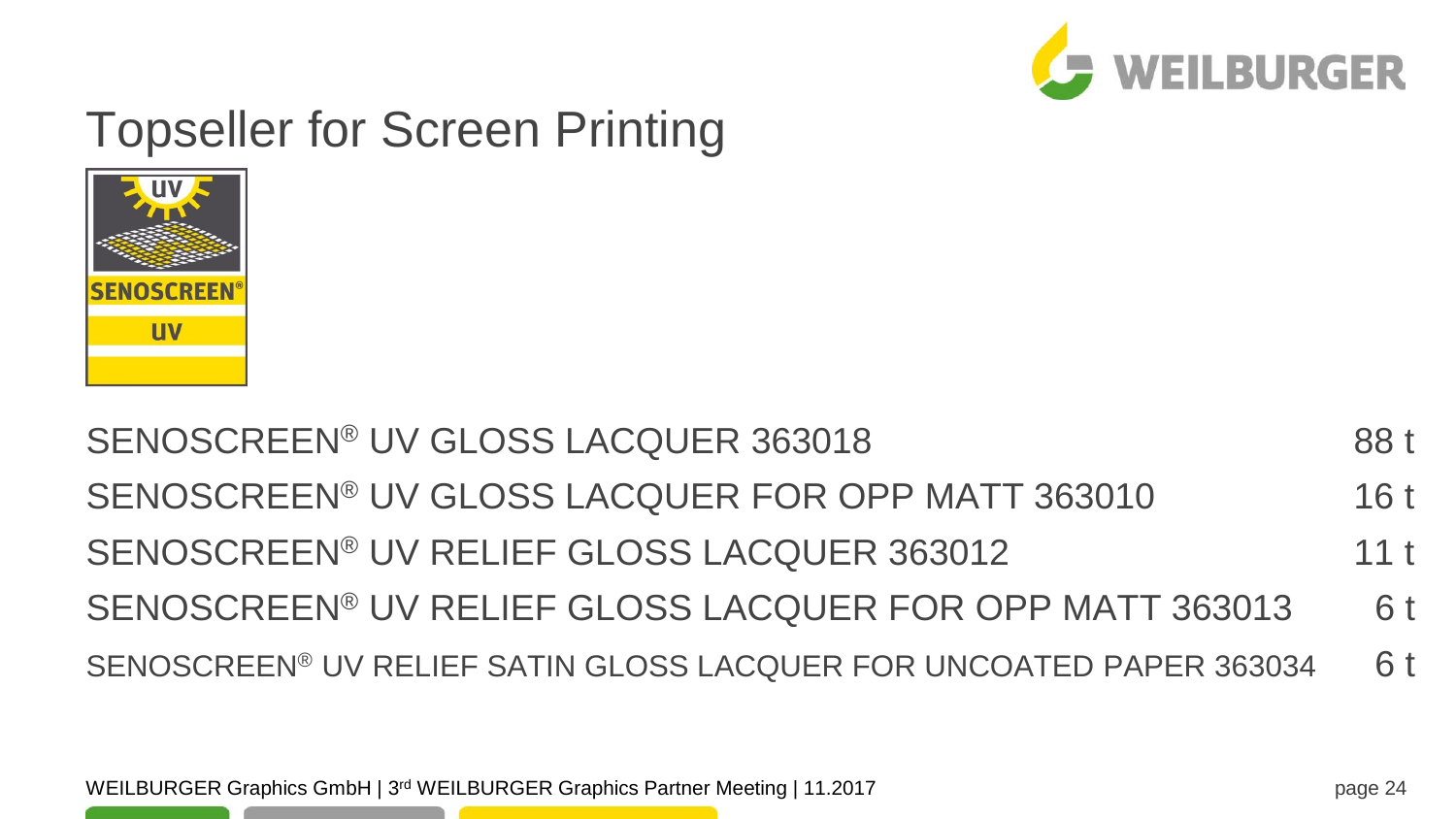

# Topseller: Screen Printing to complete the range



#### SENOSCREEN® UV BASIC LACQUER FOR EFFECT PIGMENTS 6 t SENOSCREEN® UV MATT LACQUER 5 t SENOSCREEN® UV LACQUER TEXTURED 4 t SENOSCREEN® UV LACQUER FP NDC 2 t

WEILBURGER Graphics GmbH | 3<sup>rd</sup> WEILBURGER Graphics Partner Meeting | 11.2017 **For Case 25** range 25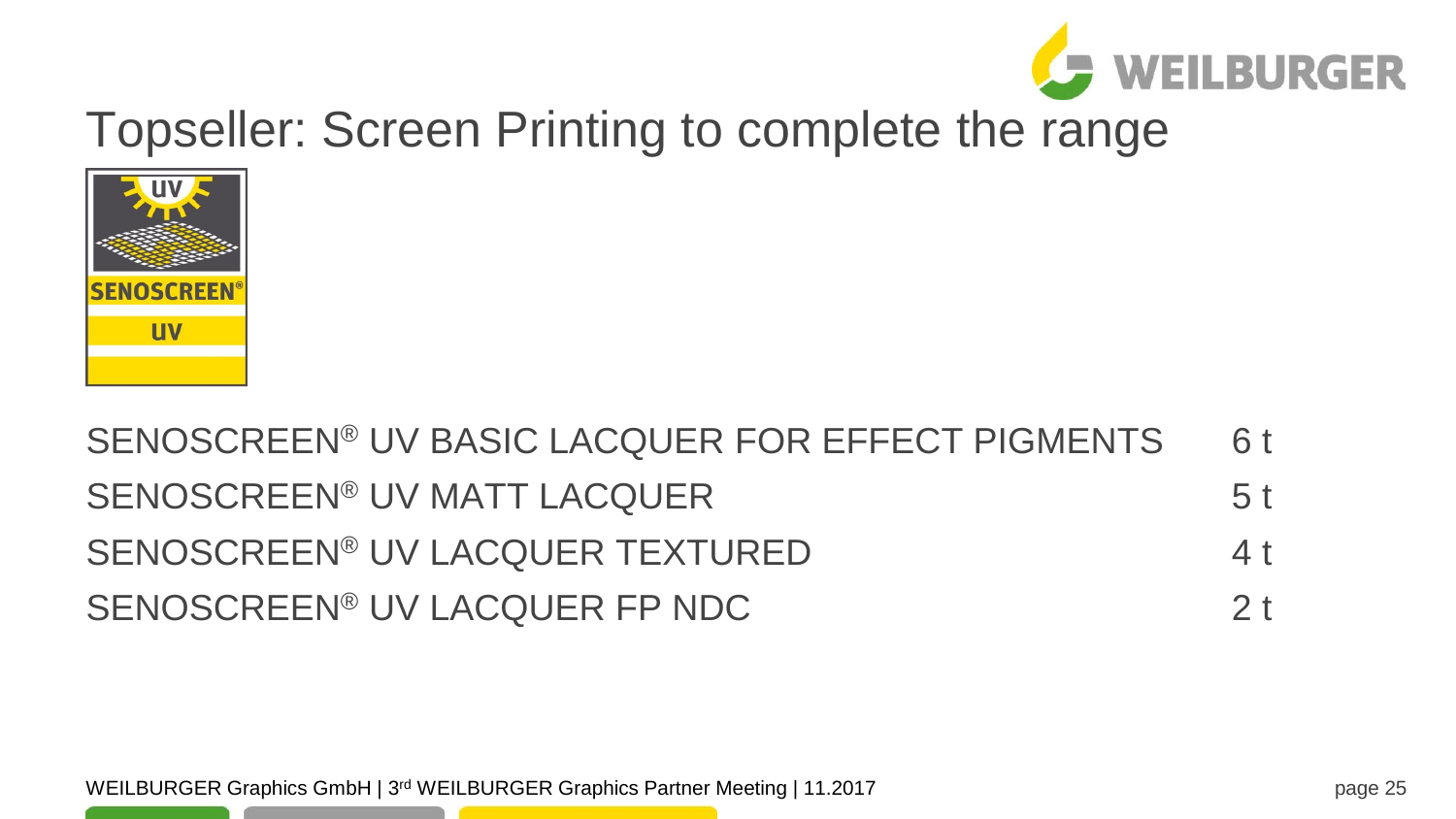

# Topseller SENOBOND® products



#### SENOBOND® WB FILM LAMINATING ADHESIVE 375207 717 t SENOBOND® WB FOLDING BOX ADHESIVE FP NDC 375402 21 t SENOBOND® WB FOLDING BOX ADHESIVE FP NDC 375430 20 t

WEILBURGER Graphics GmbH | 3<sup>rd</sup> WEILBURGER Graphics Partner Meeting | 11.2017 **For Case 26** range 26 research Meeting | 11.2017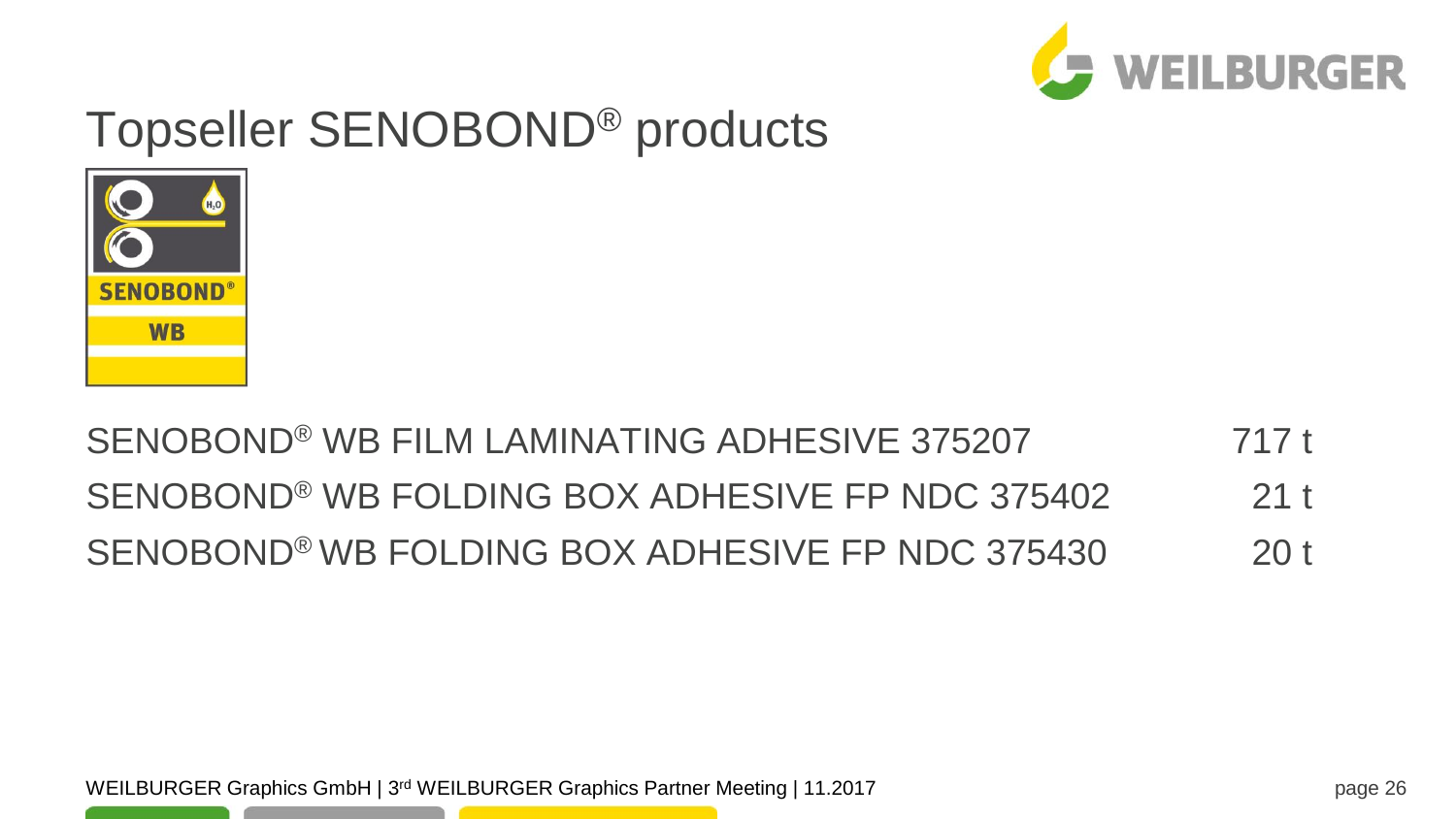

# Topseller SENOBOND® products



*BRAND NEW*

#### **SENOBOND® WB FILM LAMINATING ADHESIVE FP NDC 375224**

- **new generation of self cross linking adhesives**
- **hardener only needed for special foils**

WEILBURGER Graphics GmbH | 3<sup>rd</sup> WEILBURGER Graphics Partner Meeting | 11.2017 **For a strategy and Straphics Partner Meeting | 11.2017 For a straphic straphics Partner Meeting | 11.2017**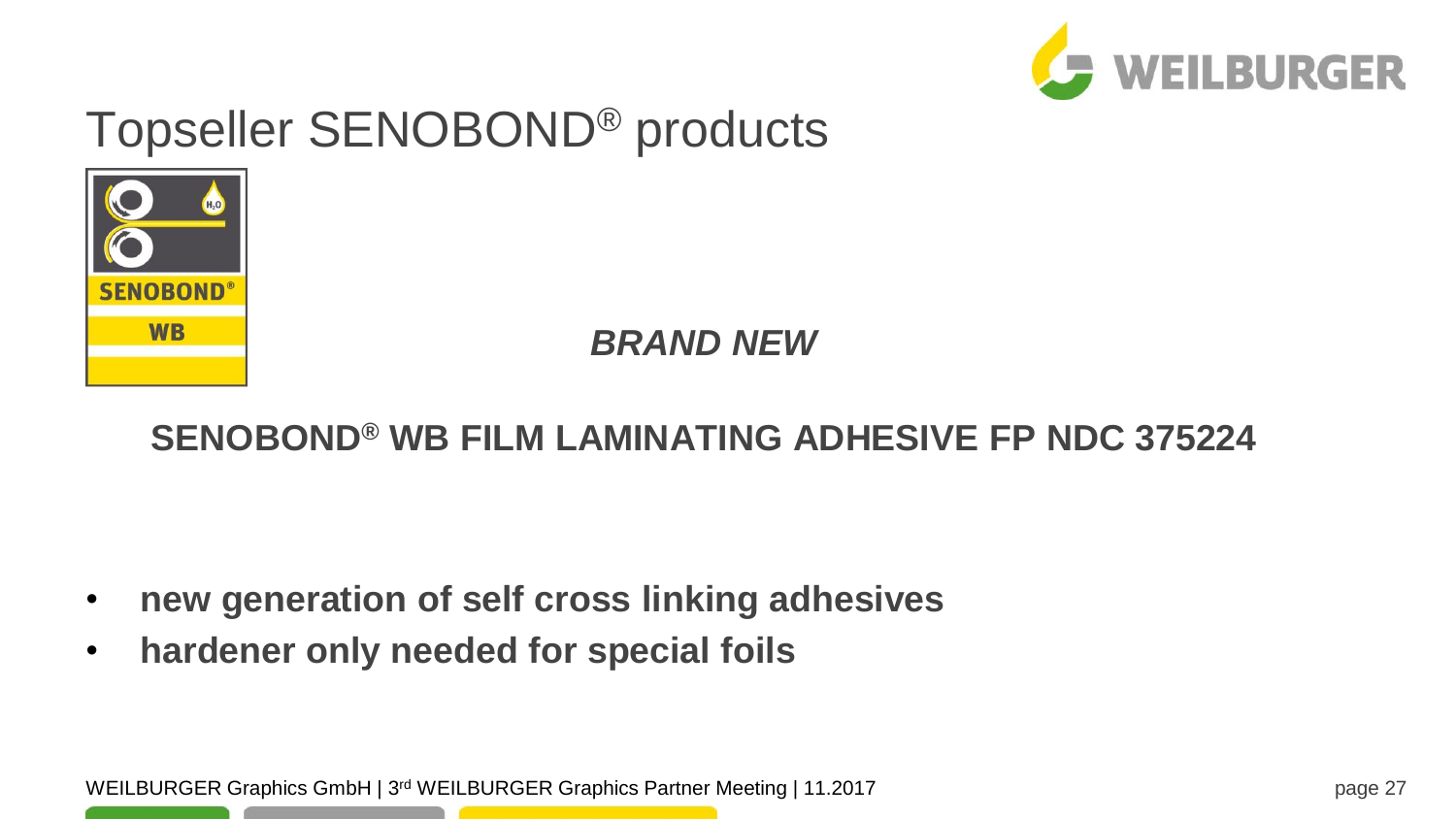



#### SENOFLEX<sup>®</sup> WB GLOSS COATING FP NDC 350460 499 t SENOFLEX<sup>®</sup> WB MATT COATING FP NDC 350464 13 t SENOFLEX<sup>®</sup> WB ANTI SLIP COATING FP NDC 350461 11 t

WEILBURGER Graphics GmbH | 3<sup>rd</sup> WEILBURGER Graphics Partner Meeting | 11.2017 **For Case 28** range 28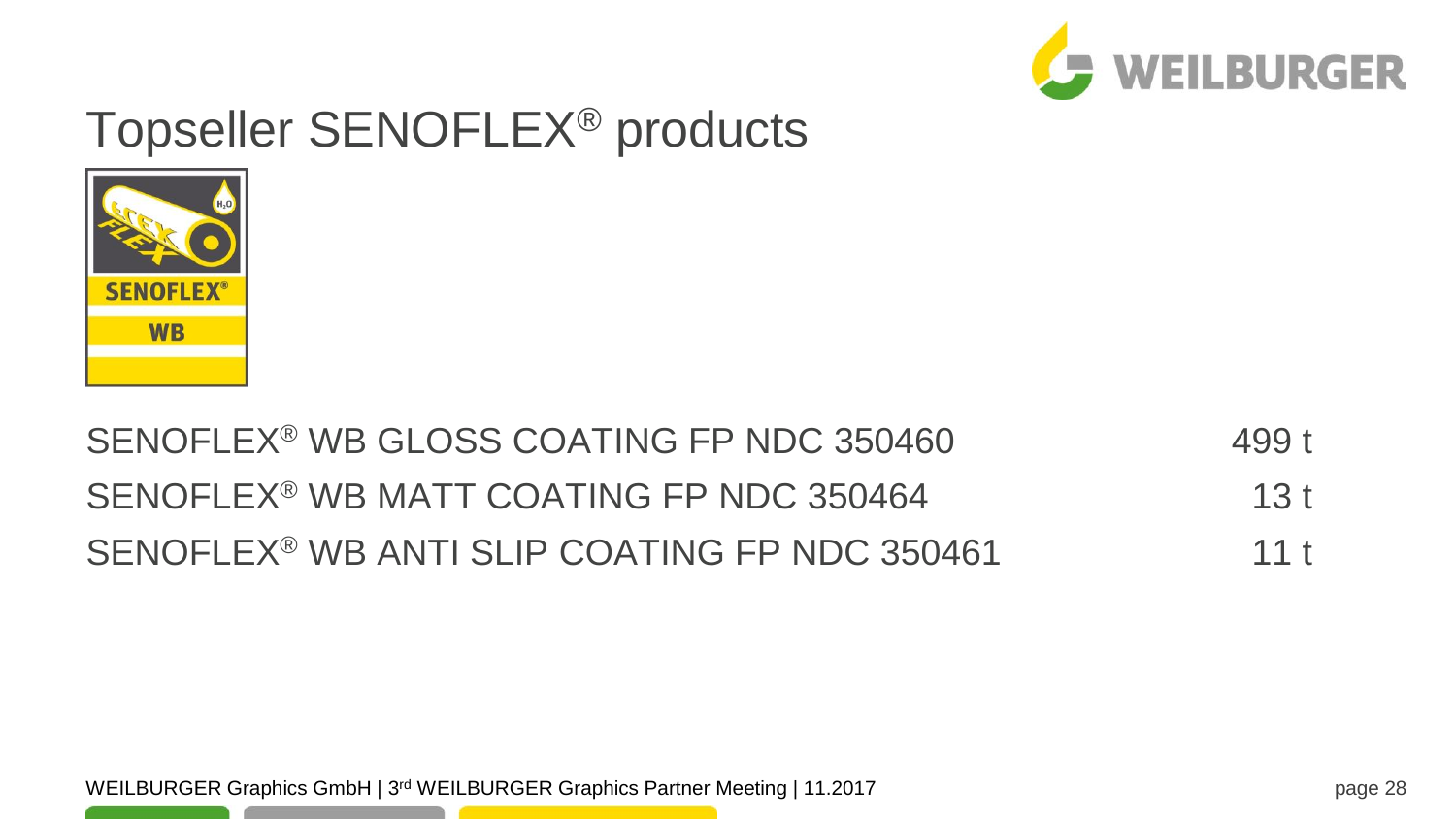



#### SENOFLEX<sup>®</sup> WB EXTENDER 395001 225 t SENOFLEX<sup>®</sup> WB EXTENDER MATT FP NDC 395903 76 t SENOFLEX<sup>®</sup> WB EXTENDER FP NDC 395904 17 t

WEILBURGER Graphics GmbH | 3<sup>rd</sup> WEILBURGER Graphics Partner Meeting | 11.2017 **For Case 29** rage 29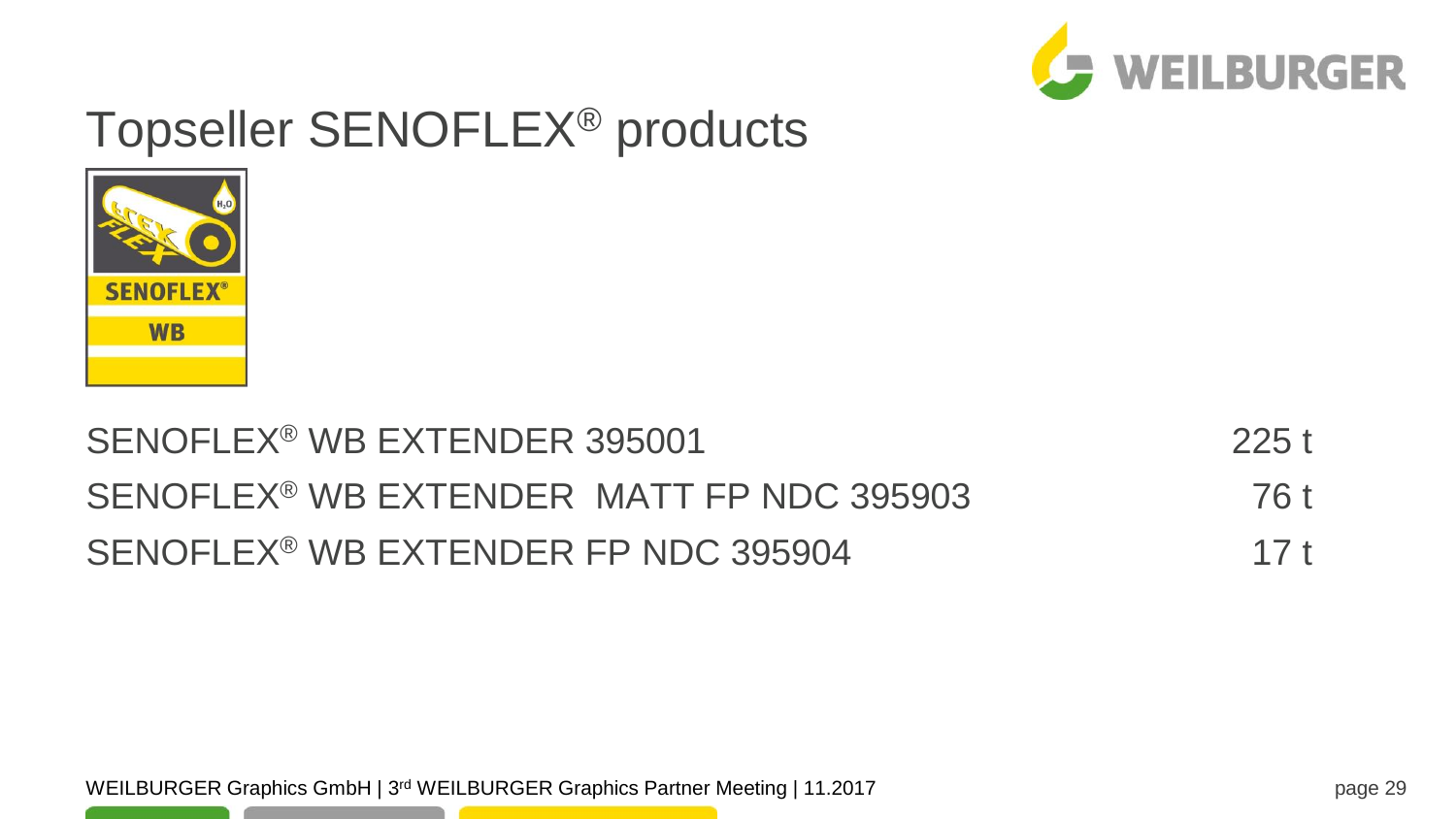



| SENOFLEX <sup>®</sup> WB PROCESS INKS     | 25t  |
|-------------------------------------------|------|
| SENOFLEX <sup>®</sup> WB SPECIAL INKS     | 64 t |
| SENOFLEX <sup>®</sup> WB UHC SPECIAL INKS | 36t  |

WEILBURGER Graphics GmbH | 3<sup>rd</sup> WEILBURGER Graphics Partner Meeting | 11.2017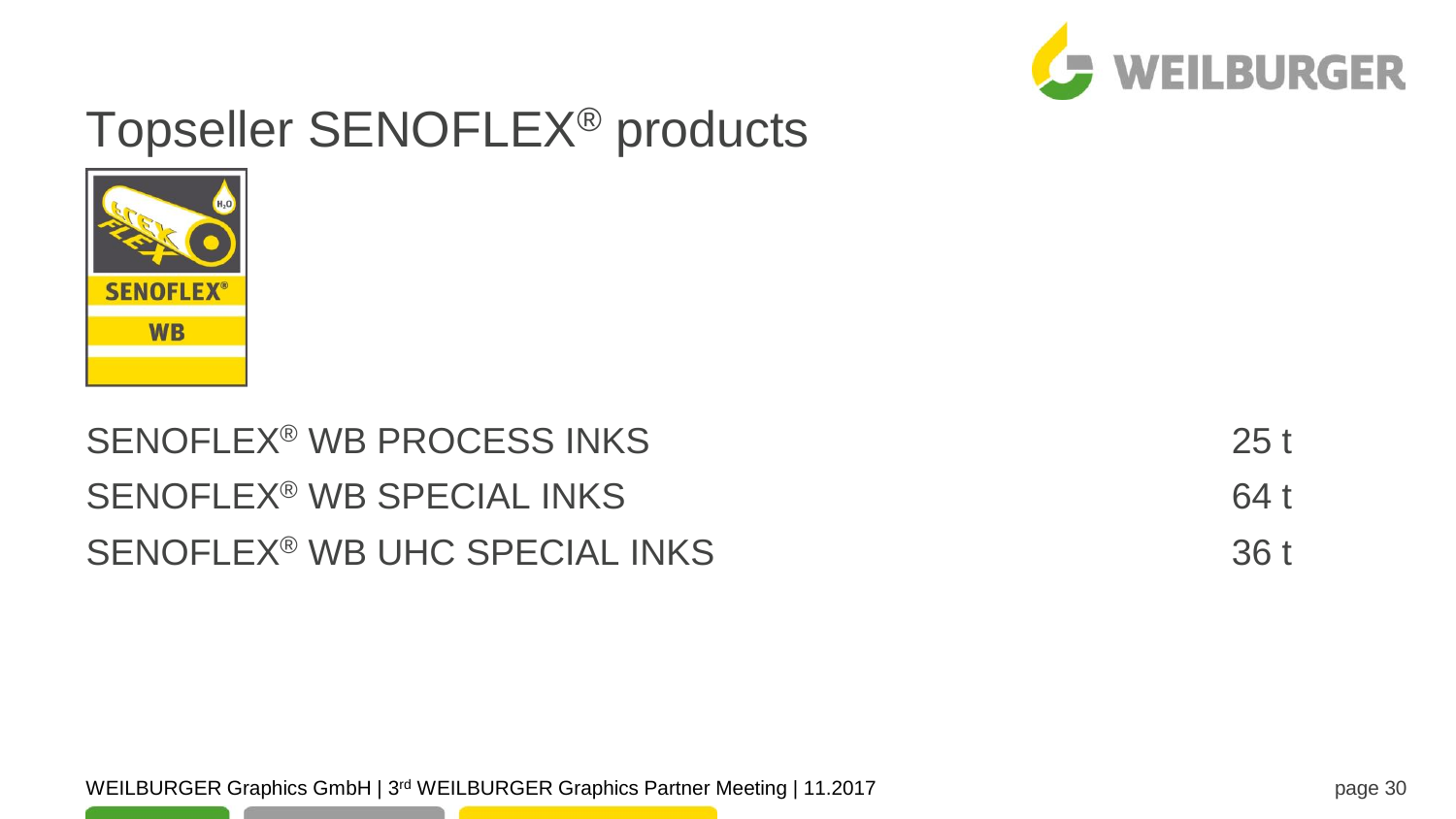



#### What is more and more visible?

#### **Inner side of packages become colorful**

#### SENOFLEX<sup>®</sup> WB SPECIAL INKS mixed for customers 23 t

WEILBURGER Graphics GmbH | 3<sup>rd</sup> WEILBURGER Graphics Partner Meeting | 11.2017 **For Case 11** range 31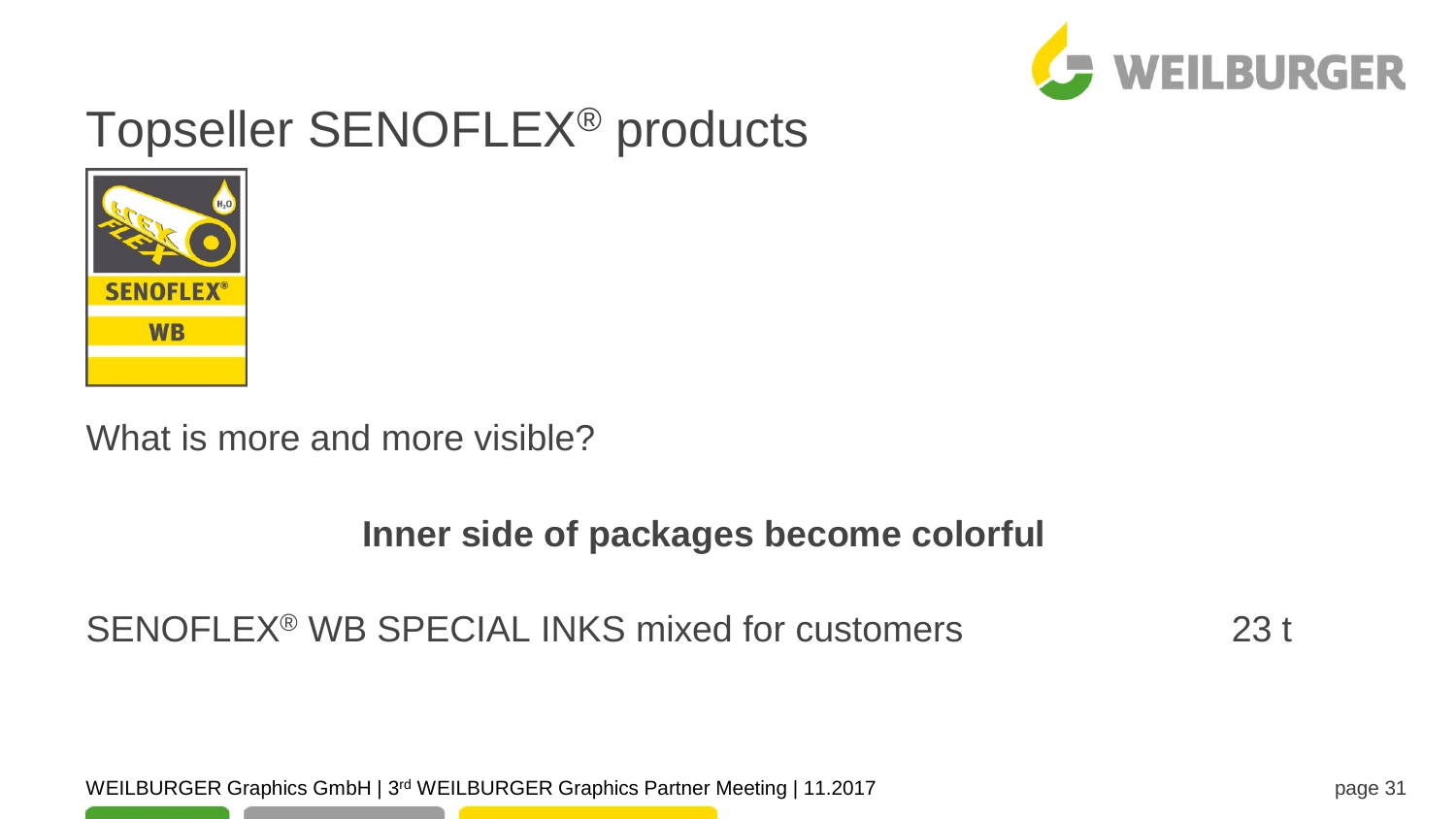



- We calculate the ink shades
- We print and match the inks
- We send the recipe and the special inks
- Or we send the ready to print ink

WEILBURGER Graphics GmbH | 3<sup>rd</sup> WEILBURGER Graphics Partner Meeting | 11.2017 **For a strategy of the Straphics Partner Meeting | 11.2017 For a straphic straphics Partner Meeting | 11.2017** 



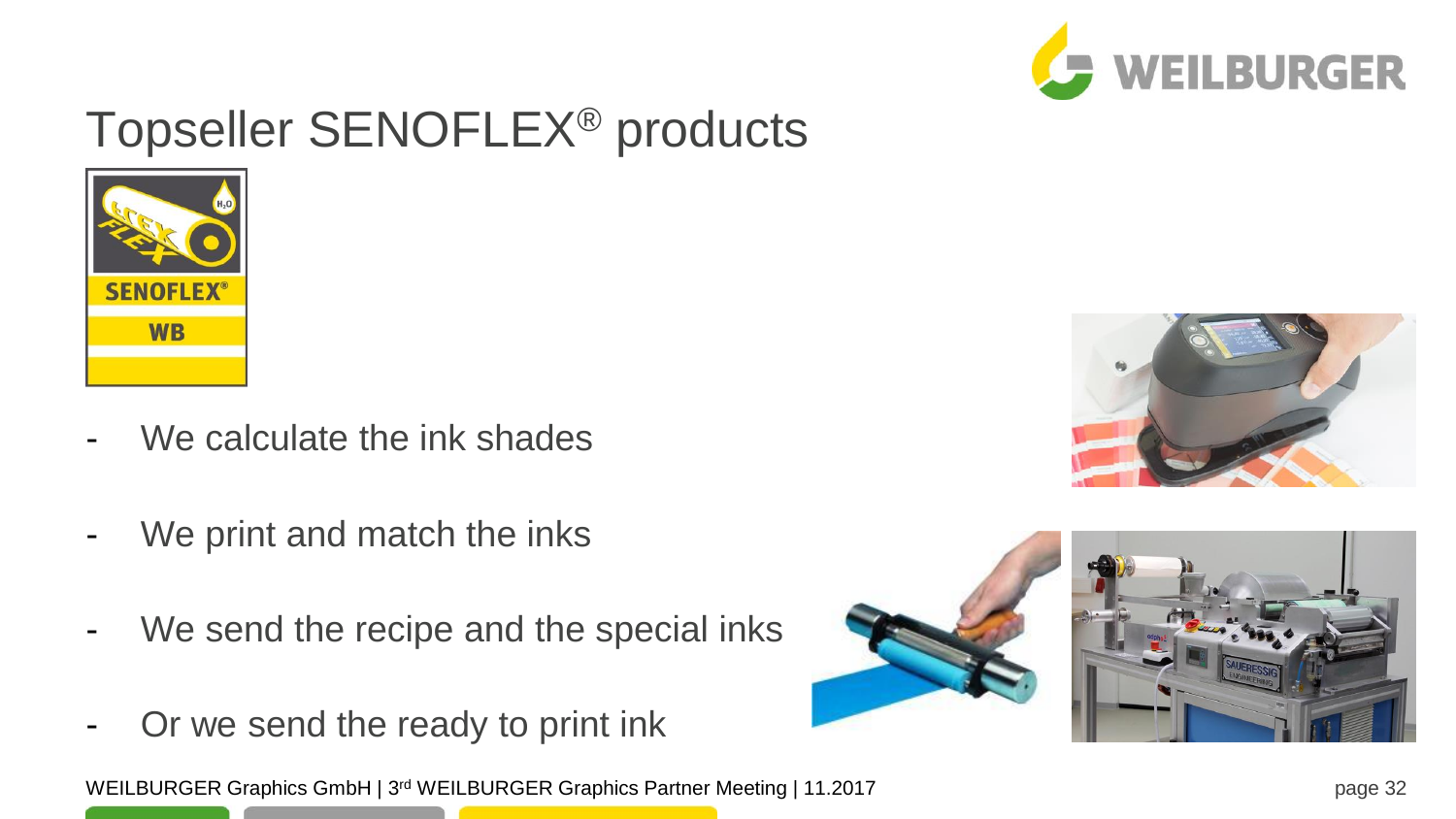

## Topseller Oil BASED products



#### SENOLITH® OB EFFECT MATT VARNISH HYBRID 355400 8 t SENOLITH® OB EFFECT MATT VARNISH HYBRID 355420 3 t SENOLITH® OB MATT VARNISH HYBRID 355422 2 t

WEILBURGER Graphics GmbH | 3<sup>rd</sup> WEILBURGER Graphics Partner Meeting | 11.2017 **For Case 12.000 Face 20.000 For Case 12.000 For Case 33**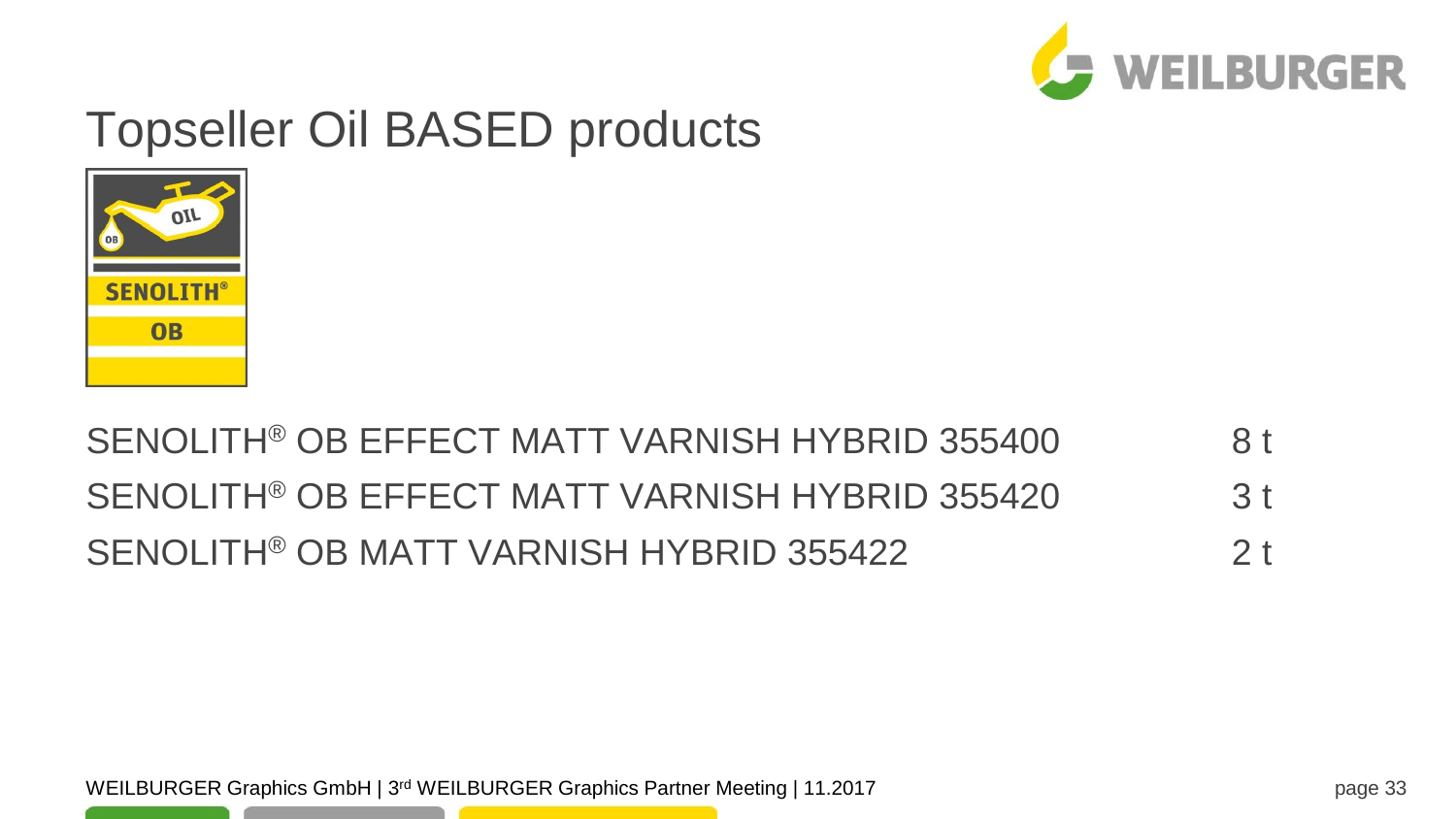

# Topseller Oil BASED products



#### SENOLITH® OB MATT VARNISH TWIN FP NDC 355419 4 t SENOLITH® OB MATT VARNISH TWIN 355418 2 t

#### **NEW IN STOCK:** SENOLITH® OB MATT VARNISH TWIN 355428

WEILBURGER Graphics GmbH | 3<sup>rd</sup> WEILBURGER Graphics Partner Meeting | 11.2017 **For Case 12.017** Page 34